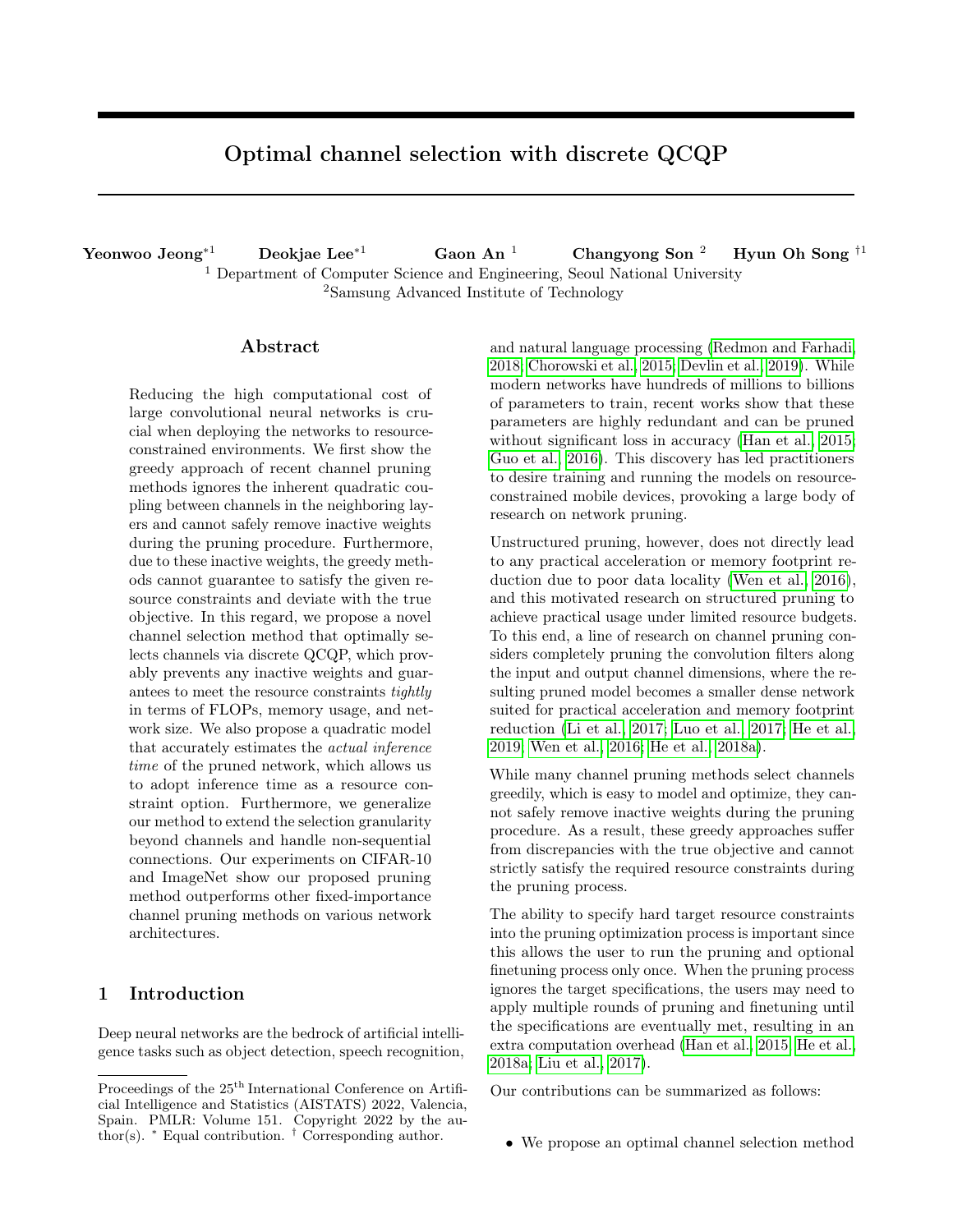<span id="page-1-2"></span>

Figure 1: Illustration of a channel pruning procedure that leads to inactive weights. When j-th output channel of *l*-th convolution weights  $W_{:,j}^{(l)}$  is pruned, *i.e.*  $W_{:,j}^{(l)} = 0_{C_{l-1},K_l,K_l}$ , then the *j*-th feature map of *l*-th layer  $X_j^{(l)}$ should also be 0. Consequently,  $X_j^{(l)}$  yields inactive weights  $W_j^{(l+1)}$ . Note that we use  $W_{\cdot,j}^{(l)}$  to denote the tensor  $W_{:,j,:,:}^{(l)}$ , following the indexing rules of NumPy [\(Van Der Walt et al., 2011\)](#page-9-3).

which satisfies the user-specified constraints *tightly* in terms of FLOPs, memory usage, and network size, and directly maximizes the importance of neurons in the pruned network.

- We propose a new quadratic model that accurately estimates the inference time of a pruned network without direct deployment.
- We extend our method to increase the pruning granularity beyond channels and simultaneously prune channels and spatial patterns in the individual 2D convolution filters.
- We generalize our method to handle nonsequential connections (skip additions and skip concatenations).

Our experiments on CIFAR-10 and ImageNet datasets show the state of the art results compared to other fixed-importance channel pruning methods.

# 2 Motivation

In this section, we first discuss the motivation of our method more concretely. The weights of a sequential CNN can be expressed as a sequence of 4- D tensors,  $W^{(l)} \in \mathbb{R}^{C_{l-1} \times C_l \times K_l \times K_l}$   $\forall l \in [L]$ , where  $C_{l-1}, C_l$ , and  $K_l$  represent the number of input channels, the number of output channels, and the filter size of the l-th convolution weight tensor, respectively. We denote the feature map after the lth convolution as  $X^{(l)} \in \mathbb{R}^{C_l \times H_l \times W_l}$ . Concretely,  $X_j^{(l)} = \sigma(X^{(l-1)} \odot W_{\cdot,j}^{(l)}) = \sigma(\sum_{i=1}^{C_{l-1}} X_i^{(l-1)} * W_{i,j}^{(l)})$  for  $j \in [C_l]$ , where  $\sigma$  is the activation function,  $*$  denotes 2-D convolution operation, and ⊙ denotes the sum of channel-wise 2-D convolutions. Now consider pruning these weights in channel-wise direction. We show that

with naive channel-wise pruning methods, we cannot exactly specify the target resource constraints due to unpruned inactive weights and deviate away from the true objective by ignoring quadratic coupling between channels in the neighboring layers.

## 2.1 Inactive weights

According to [Han et al.](#page-8-2) [\(2015\)](#page-8-2), network pruning produces dead neurons with zero input or output connections. These dead neurons cause *inactive* weights<sup>[1](#page-1-1)</sup>, which do not affect the final output activations of the pruned network. These inactive weights are not excluded automatically through the standard pruning procedure and require additional post-processing which relies on ad-hoc heuristics. For example, Figure [1](#page-1-2) shows a standard channel pruning procedure that deletes weights across the output channel direction but fails to prune the inactive weights. Concretely, deletion of weights on  $j$ -th output channel of  $l$ -th convolution layer leads to  $W_{:,j}^{(l)} = 0_{C_{l-1},K_l,K_l}$ . Then,  $X_j^{(l)}$ becomes a dead neuron since  $X_j^{(l)} = \sigma(X^{(l-1)} \odot W_{\cdot,j}^{(l)}) =$  $\sigma(\sum_{i=1}^{C_{l-1}} X_i^{(l-1)} * W_{i,j}^{(l)}) = 0_{H_l, W_l}.$ 

The convolution operation on the dead neuron results in a trivially zero output as below:

<span id="page-1-0"></span>
$$
X_p^{(l+1)} = \sigma \left( \sum_{i=1}^{C_l} X_i^{(l)} * W_{i,p}^{(l+1)} \right)
$$
  
= 
$$
\sigma \left( \sum_{i=1}^{C_l} \mathbb{1}_{i \neq j} X_i^{(l)} * W_{i,p}^{(l+1)} + \underbrace{X_j^{(l)} * W_{j,p}^{(l+1)}}_{\text{dead inactive}} \right).
$$
 (1)

<span id="page-1-1"></span><sup>&</sup>lt;sup>1</sup>Rigorous mathematical definition of inactive weights is provided in Supplementary material C.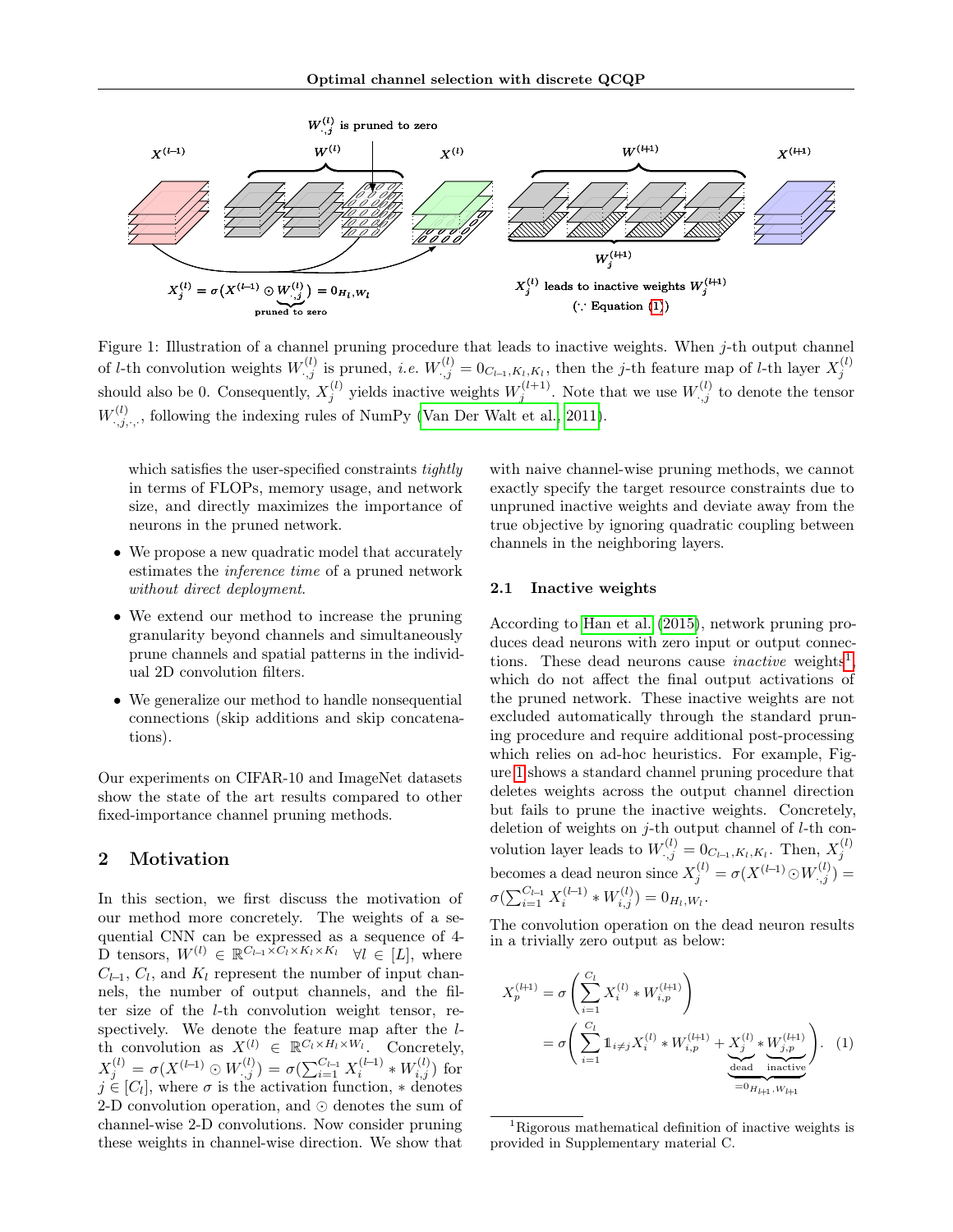Equation [\(1\)](#page-1-0) shows that the dead neuron  $X_j^{(l)}$  causes weights  $W_{j,p}^{(l+1)}, \forall p \in [C_{l+1}]$  to be inactive. Such inactive weights do not account for the actual resource usage, even when they remain in the pruned network, which prevents the exact modeling of the user-specified resource constraints (FLOPs, memory usage, or network size). Furthermore, inactive weights unpruned during the pruning procedure becomes a bigger problem for nonsequential convolutional networks due to their skip connections, which is discussed in Section [3.4.](#page-4-0) To address thess problems, we introduce a quadratic optimization-based algorithm that provably eliminates all the inactive weights during the pruning procedure.

<span id="page-2-0"></span>

Figure 2: A comparison of the greedy channel selection method and our selection method. Parallelograms represent feature maps and squares represent 2-D filters of convolution weights. Gray squares are filters which account for the objective. The numbers on each squares represent the absolute sum of weights in the filter.

# <span id="page-2-3"></span>2.2 Quadratic coupling

Most of the existing channel pruning methods select channels with regard to their importance. However, measuring a channel's contribution to the network should also take into account the channels in the neighboring layers, as illustrated in Figure [2.](#page-2-0) In the example, we define the importance of a channel as the absolute sum of the weights in the channel, as in [Li](#page-8-4) [et al.](#page-8-4) [\(2017\)](#page-8-4), and assume the objective is to maximize the absolute sum of the weights in the whole pruned network, excluding the inactive weights. We compare two different channel selection methods: (a) a standard greedy channel selection method which greedily selects each channel in layerwise manner, and (b) our selection method that optimally considers the effect of the channels in neighboring layers, which will be described in Section [3.](#page-2-1) As a result of running each selection algorithms, (a) will prune the second output channel of the first convolution and the third output channel of the second convolution, and (b) will prune the first output channel of the first convolution, the third output channel of the second convolution, and the first input channel of the second convolution. The objective values for each pruned networks are (a) 18 and (b) 21, respectively.

This shows that the coupling effect of the channels in neighboring layers directly affects the objective values, and results in a performance gap between (a) and (b). We call this coupling relationship as the quadratic coupling between the neighboring layers and formulate the contributions to the objective by quadratic terms of neighboring channel activations. To address this quadratic coupling, we propose a channel selection method based on the QCQP (Quadratic Constrained Quadratic Program) with importance evaluation respecting both the input and the output channels.

# <span id="page-2-1"></span>3 Method

We first propose our discrete QCQP formulation of channel pruning for sequential convolutional neural networks (CNNs). Then, we present two extended versions of our formulation which can handle 1) joint channel and shape pruning of 2D convolution filters and 2) nonsequential connections, respectively.

#### 3.1 Channel pruning for sequential CNNs

To capture the importance of weights in  $W^{(l)}$ , we define the *importance tensor* as  $I^{(l)} \in \mathbb{R}_+^{C_{l-1} \times C_l \times K_l \times K_l}$ . Following the protocol of [Han et al.](#page-8-2) [\(2015\)](#page-8-2); [Guo](#page-8-3) [et al.](#page-8-3) [\(2016\)](#page-8-3), we set  $I^{(l)} = \gamma_l |W^{(l)}|$  where  $\gamma_l$  is the  $\ell_2$  normalizing factor in *l*-th layer or  $||\text{vec}(W^{(l)})||^{-1}$ . Then, we define the binary pruning mask as  $A^{(l)} \in$  $\{0,1\}^{C_{l-1} \times C_l \times K_l \times K_l}$ . For channel pruning in sequential CNNs, we define *channel activation*  $r^{(l)} \in \{0, 1\}^{C_l}$ to indicate which indices of channels remain in the  $l$ -th layer of the pruned network. Then, the weights in  $W_{i,j}^{(l)}$ are active if and only if  $r_i^{(l-1)}r_j^{(l)} = 1$ , which leads to  $A_{i,j}^{(l)} = r_i^{(l-1)} r_j^{(l)} J_{K_l}$ . For example, in Figure [2b,](#page-2-0)  $r^{(l-1)} =$  $[1, 1, 1]$ <sup>T</sup>,  $r^{(l)} = [0, 1]$ <sup>T</sup>, and  $r^{(l+1)} = [1, 1, 0]$ <sup>T</sup>, therefore,  $A^{(l)} =$  $\lceil$  $\Big\}$ 0 1 0 1 0 1 1  $\Big| \otimes J_{K_l}$  and  $A^{(l+1)} =$  $\begin{bmatrix} 0 & 0 & 0 \ 1 & 1 & 0 \end{bmatrix} \otimes J_{K_{l+1}}$ [2](#page-2-2) .

Our goal is to directly maximize the sum of the importance of active weights after the pruning procedure

<span id="page-2-2"></span><sup>&</sup>lt;sup>2</sup>⊗ denotes the outer product of tensors and  $J_n$  is a  $n$ -by- $n$  matrix of ones.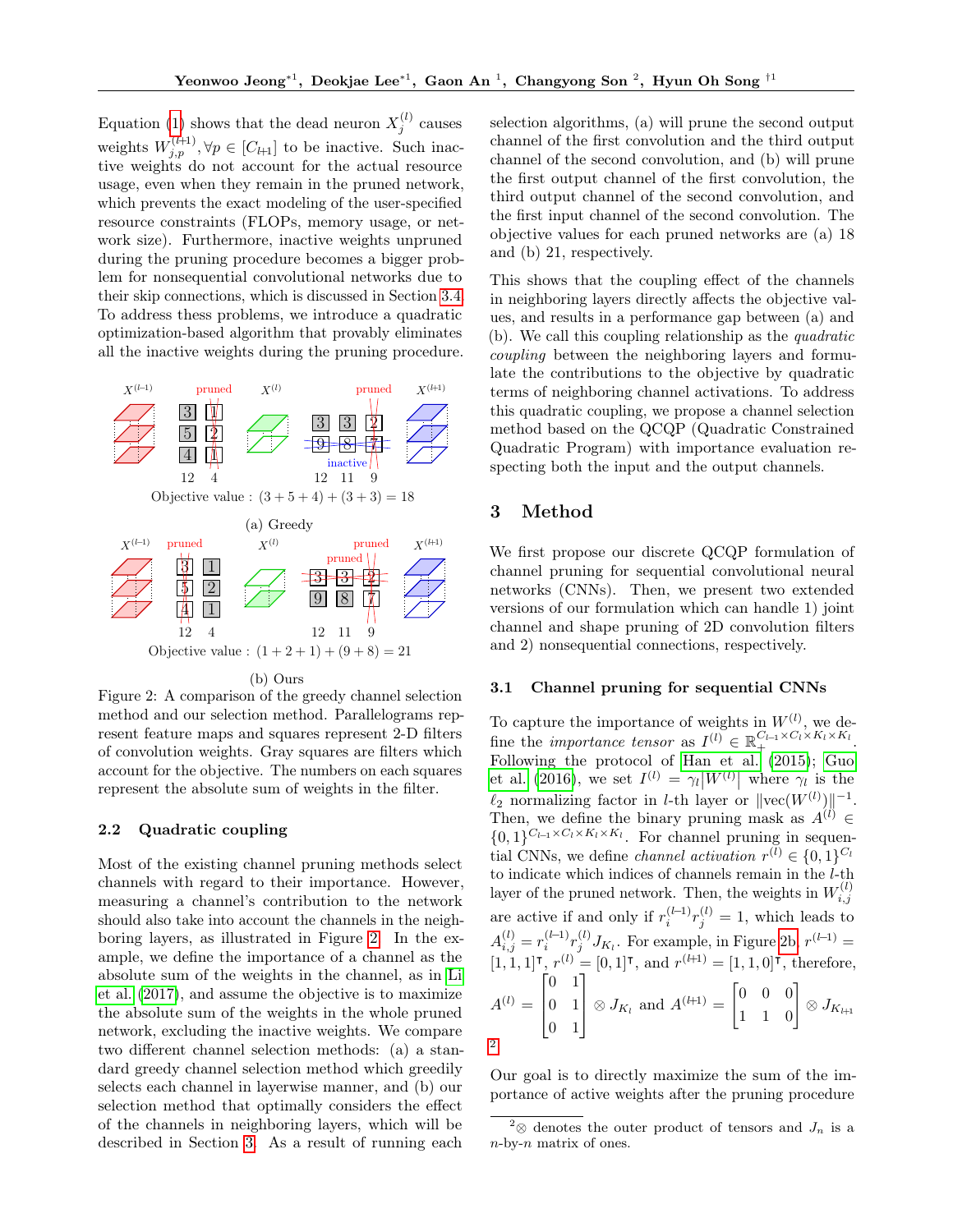under given resource constraints such as FLOPs, memory usage, network size, or inference time. Concretely, our optimization problem forms as

maximize 
$$
\sum_{l=1}^{L} \left\langle I^{(l)}, A^{(l)} \right\rangle
$$
(2)  
subject to 
$$
\sum_{l=0}^{L} a_l \left\| r^{(l)} \right\|_1 + \sum_{l=1}^{L} b_l \left\| A^{(l)} \right\|_1 \leq M
$$

$$
A^{(l)} = r^{(l-1)} r^{(l)} \otimes J_{K_l} \quad \forall l \in [L].
$$

In our formulation, we can exactly compute the actual FLOPS, memory usage, and network size of the pruned network. Furthermore, we can estimate the inference time of the pruned network by modeling it with the number of channels  $( = \|r^{(l)}\|_1 )$  and the pruning mask sparsity (=  $||A^{(l)}||_1$ ) in each layer, which will be explained in Section [3.2.](#page-3-0)

The left hand side of the inequality in the first constraint of Equation [\(3\)](#page-10-0) indicates the actual (or es-timated) resource usage. Table [1](#page-3-1) shows the  $a_l$  and  $b_l$  terms used for computing the usage of each resource. For the l-th convolution layer, its network size is equal to the number of parameters in the layer, which is  $||A^{(l)}||_1$  ( $a_l = 0, b_l = 1$ ). Memory resource implies the memory used during inference, which is the sum of the memory required for the input feature map,  $H_{l-1}W_{l-1}||r^{(l-1)}||_1$ , and the number of parameters,  $||A^{(l)}||_1$  (a<sub>l-1</sub>=H<sub>l-1</sub>W<sub>l-1</sub>, b<sub>l</sub>=1). FLOPs indicates the sum of the number of multiplications for each parameter. Since each parameter requires  $H_1W_1$  multiplications, FLOPs equals to  $H_lW_l||A^{(l)}||_1$  (a<sub>l</sub>=0, b<sub>l</sub>=H<sub>l</sub>W<sub>l</sub>).

The optimization problem Equation [\(3\)](#page-10-0) is a discrete nonconvex QCQP of the channel activations  $[r^{(0)}, \ldots, r^{(L)}]$ , where the objective, which is the same with the objective in Section [2.2,](#page-2-3) respects the quadratic coupling of channel activations  $(= r^{(l)})$ . Please refer to Supplementary material B for the details on the standard QCQP form of Equation [\(3\)](#page-10-0).

<span id="page-3-1"></span>Table 1: Resource constraints with the corresponding  $a_l$  and  $b_l$  values.  $\beta_l$  and  $\delta_l$  are device-specific, and determined via least square regression in Section [3.2.](#page-3-0)

| Resource constraint $(M)$ |                        | $a_l$    |          |
|---------------------------|------------------------|----------|----------|
| Network size              | exact                  |          |          |
| Memory                    | exact                  | $H_lW_l$ |          |
| <b>FLOPs</b>              | $\operatorname{exact}$ |          | $H_lW_l$ |
| Inference time            | approx.                |          |          |



Figure 3: Estimated inference time vs. actual wallclock time of a single convolution operation (a) and a ResNet-50 (b) while varying the number of channels. The blue area indicates the area where the error of the estimated value is under 10% with respect to the actual wall-clock time. The wall-clock time is measured on a machine with Intel Xeon E5-2650 CPU and Titan XP GPU. Additional experiment results are provided in Supplementary material D.

#### <span id="page-3-0"></span>3.2 Inference time constraint

Unlike other resource constraints, inference time on the edge-device can only be measured by running each pruned network on the real device. However, deploying every candidate networks on the device during pruning can be prohibitive. Therefore, we propose an approximate method that accurately predicts the inference time of the pruned networks efficiently.

We utilize the fact that the computation cost of a pruned network is highly dependent to the compution cost of convolution operations with the pruned channels. We first build a quadratic model with respect to the number of unpruned channels,  $||r^{(l)}||_1$ , to estimate the inference time of each convolution operation. Then, we estimate the inference time of the pruned network by integrating these estimate values.

Concretely, we model the inference time of the l-th layer convolution operation with respect to the number of its input channels  $(=\|r^{(l-1)}\|_1)$  and the output channels  $( = \|r^{(l)}\|_1).$  Using these variables, we aim to model three major factors of the convolution operation that affect the inference time: 1) FLOPs (computation cost), 2) MAC (memory access cost), and 3) bias overhead. The resulting estimation model for the l-th convolutional operation is  $\alpha_l + \beta_l \|r^{(l-1)}\|_1 + \delta_l \|r^{(l-1)}\|_1 \|r^{(l)}\|_1$ , where each terms represent the contribution of bias overhead, MAC, and FLOPs to the inference time. More discussions for choosing this model and analysis of the coefficients  $\alpha_l$ ,  $\beta_l$ , and  $\delta_l$  are provided in Supplementary material D. Note that  $\alpha_l$ ,  $\beta_l$ , and  $\delta_l$  are dependent on the edge-device. Therefore, we find the best  $\alpha_l$ ,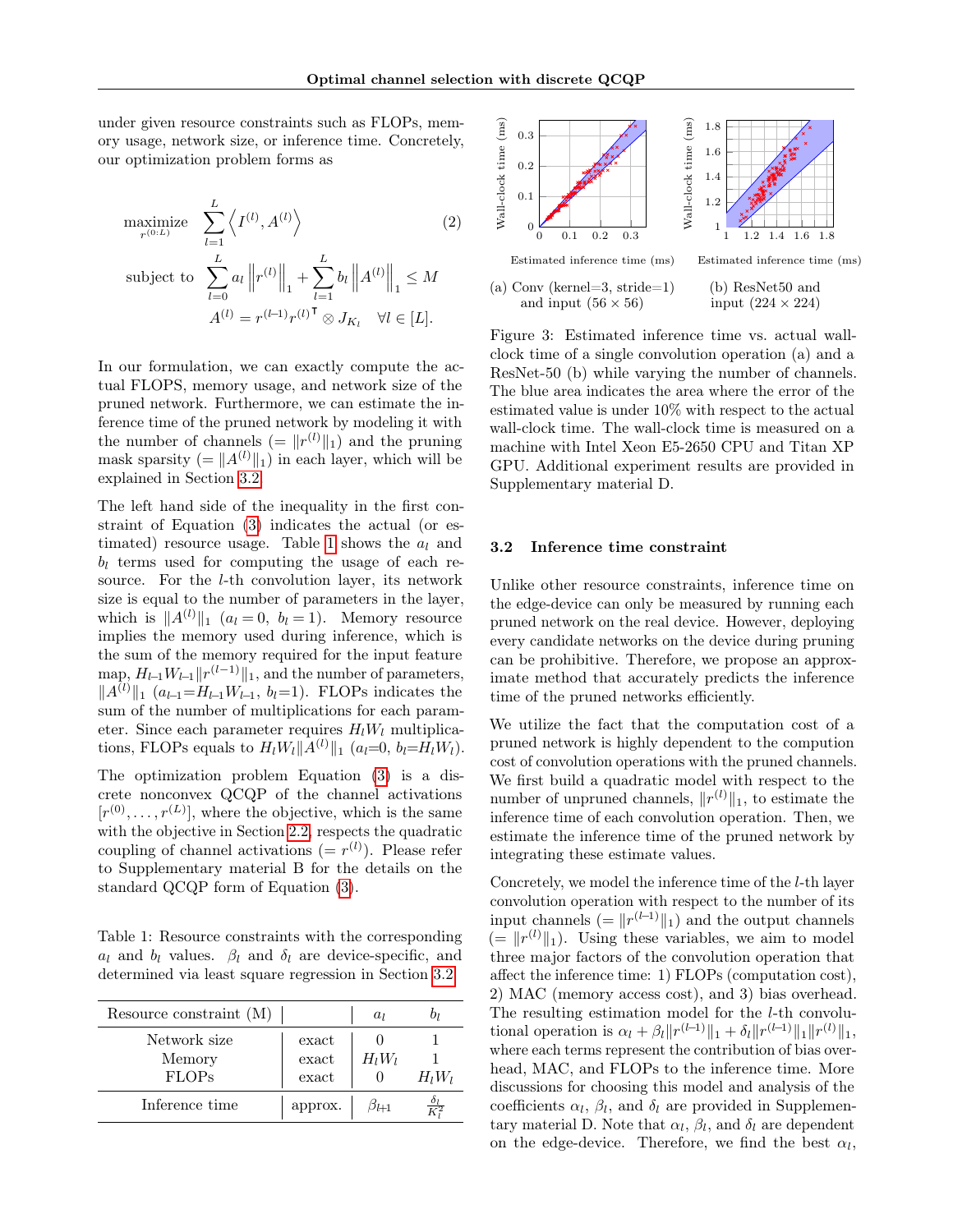$\beta_l$ , and  $\delta_l$  values via least square regression on a few samples of  $(\|r^{(l-1)}\|_1, \|r^{(l)}\|_1, \text{WallClock}^{(l)}(r^{(l-1)}, r^{(l)})),$ where  $\text{WallClock}^{(l)}$  denotes the wall-clock time of the l-th convolution operation with  $||r^{(l-1)}||_1$  input channels and  $||r^{(l)}||_1$  output channels. Finally, we plug the learned quadratic model into the left hand side of the inequality in Equation  $(3)$ <sup>[3](#page-4-1)</sup>. In this paper, we measure the actual wall-clock time using Nimble framework [\(Kwon et al., 2020\)](#page-8-8) on CUBLAS backend.

Figure [7](#page-18-0) shows the prediction performance of our quadratic model. The red points represent the estimated inference time versus the actual inference time of a single convolution operation (a) and a ResNet-50 network (b) while varying the number of channels. Our model successfully estimates the actual inference time of single convolution operations with  $8\%$  error rate<sup>[4](#page-4-2)</sup> on average. Also, we estimate the inference time of the whole network by summing all of the estimated inference time of its convolution operations, and achieve 3% error rate on average. Note that as we gather the inference time of the convolution operations, the variance of the inference time decreases by the law of large number and the error rate simply decreases.

#### 3.3 Joint channel and spatial pruning

For further efficiency, we increase the pruning granularity and jointly perform spatial pruning to 2-D convolution filters. Concretely, we prune by each weight tensor across the input channel direction additionally to perform channel and spatial pruning processes simultaneously.

<span id="page-4-3"></span>

Figure 4: Input channel activation  $(= r^{(l-1)})$ , shape column activation  $(= q^{(l)})$ , and the corresponding mask  $(= A<sup>(l)</sup>)$  for *l*-th convolution layer, where  $A<sup>(l)</sup> = r<sup>(l-1)</sup> \otimes$  $q^{(l)}$ .

First, we define the *shape column*  $W^{(l)}_{\cdot,j,a,b}$  by the

<span id="page-4-2"></span><sup>4</sup>We evaluate the mean percent error by  $\frac{1}{n} \sum_{i=1}^{n} \frac{|E_i - A_i|}{A_i}$ where  $E_i$  and  $A_i$  are the estimated and the actual value, respectively.

vector of weights at spatial position  $(a, b)$  of a 2-D convolution filter along the j-th output channel dimension. Then, we define shape column activation  $q^{(l)} \in \{0,1\}^{C_l \times K_l \times K_l}$  to indicate which shape columns in the l-th convolution layer remain in the pruned network. Figure [4](#page-4-3) shows the illustration of each variables.

Note that this definition induces constraints on the channel activation variables. In detail, the j-th output channel activation in l-th layer is set if and only if at least one shape column activation in the  $j$ -th output channel is set. Concretely, the new formulation should include the constraints  $r_j^{(l)} \leq \sum_{a,b} q_{j,a}^{(l)}$  $j,a,b$ and  $q_{j,a,b}^{(l)} \leq r_j^{(l)}$   $\forall a,b.$  Our optimization problem with these shape column activation variables are introduced in Supplementary material A.

We can also formulate this optimization problem as a discrete nonconvex QCQP. The details on the standard QCQP form are provided in Supplementary material B. Furthermore, we show that the constraints in our optimization problems provably eliminate any unpruned inactive weights and accurately model the resource usage as well as the objective of the pruned network. The proof of this statement is given in Supplementary material C.

# <span id="page-4-0"></span>3.4 Handling nonsequential connections



(a) GBN [[\(You et al., 2019\)](#page-9-4)],  $v^{(s)} = [1, 0, 1, 0], u^{(t)} =$  $[1, 0, 1, 0]$ , and  $v^{(t)} = [1, 0, 1, 0]$ .



(b) Ours,  $v^{(s)} = [1, 0, 1, 0], u^{(t)} = [0, 1, 1, 0], \text{ and } v^{(t)} =$  $[X, 1, 1, 0]$ , where X can be both 0 or 1.

Figure 5: Comparison of the two channel pruning constraints on a network with nonsequential connection (skip addition). Note that our method does not require  $v^{(s)} = u^{(t)}$ , and also has more flexibility with regard to  $v^{(t)}$ . Concretely, in this example, our method allows both  $v^{(t)} = [0, 1, 1, 0]$  and  $v^{(t)} = [1, 1, 1, 0]$ .

Nonsequential connections, such as skip additions [\(He](#page-8-9) [et al., 2016;](#page-8-9) [Sandler et al., 2018;](#page-9-5) [Tan and Le, 2019\)](#page-9-6) or skip concatenations [\(Huang et al., 2017\)](#page-8-10), are an essential part of modern neural networks. However, previous pruning works focus on dealing with only sequential connections and often resort to simple heuristics [\(Liu et al.,](#page-8-7) [2017;](#page-8-7) [He et al., 2018a,](#page-8-6) [2019;](#page-8-5) [Molchanov et al., 2017,](#page-9-7)

<span id="page-4-1"></span><sup>&</sup>lt;sup>3</sup>Concretely, we set  $a_l$  and  $b_l$  of Equation [\(3\)](#page-10-0) to  $\beta_{l+1}$ and  $\delta_l/K_l^2$ .  $K_l^2$  in the denominator comes from  $A^{(l)}$  = and  $\frac{\partial l}{R_l}$  |  $\sum_{l=1}^{n}$  |  $\frac{R_l}{l}$  |  $\frac{R_l}{l}$  |  $\frac{R_l}{l}$  |  $\frac{R_l}{l}$  |  $\frac{R_l}{l}$  |  $\frac{R_l}{l}$  |  $\frac{R_l}{l}$  |  $\frac{R_l}{l}$  |  $\frac{R_l}{l}$  |  $\frac{R_l}{l}$  |  $\frac{R_l}{l}$  |  $\frac{R_l}{l}$  |  $\frac{R_l}{l}$  |  $\frac{R_l}{l}$  |  $\frac{R_l$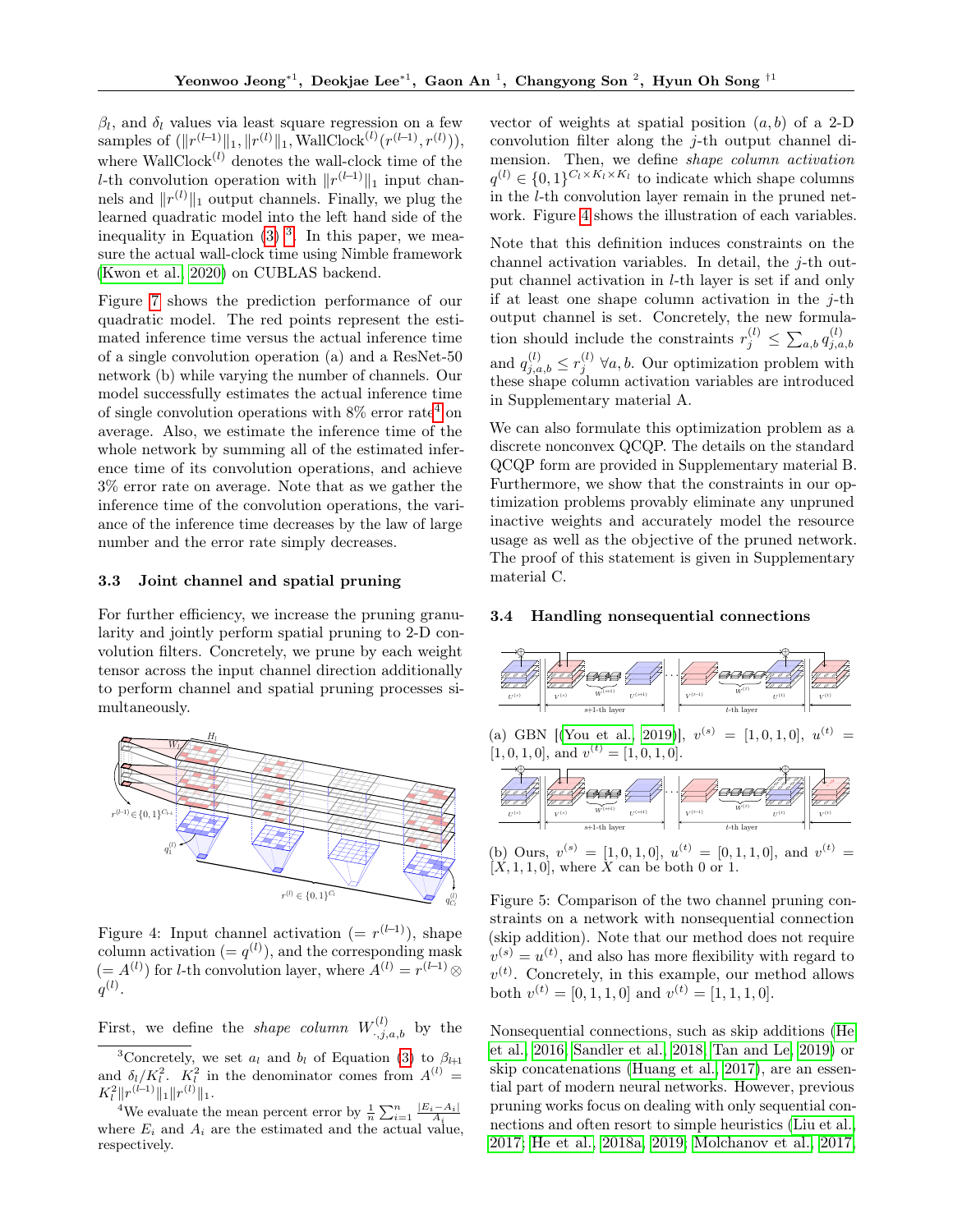[2019\)](#page-9-8). In this subsection, we show that our method can be naturally generalized to handle nonsequential connections, providing a much larger optimization search space compared to the previous works. As an example, we compare our method with the heuristic adopted by GBN [\(You et al., 2019\)](#page-9-4) in Appendix [A.](#page-12-0)

Before going into the details, we first define some new notations in Table [2,](#page-5-0) as an output feature map does not directly correspond to the subsequent layer's input feature map when nonsequential connections exist. First, we denote the input feature map and output feature map of the t-th convolution layer as  $V^{(t-1)} \in \mathbb{R}^{C_{t-1} \times H_{t-1} \times W_{t-1}}$  and  $U^{(t)} \in \mathbb{R}^{C_t \times H_t \times W_t}$ , respectively. Then, we define input channel activation  $v^{(t-1)} \in \{0,1\}^{C_{t-1}}$  and output channel activation  $u^{(t)} \in \{0,1\}^{C_t}$  to indicate the remaining output channels of the  $V^{(t-1)}$  and  $U^{(t)}$  after pruning.

<span id="page-5-0"></span>Table 2: Notation change of feature map and channel activation from sequential CNNs to nonsequential CNNs.

| CNN type           | Sequential             | Nonsequential            |                        |  |
|--------------------|------------------------|--------------------------|------------------------|--|
|                    |                        | input                    | output                 |  |
| Feature map        | $X^{(l)}$<br>$r^{(l)}$ | $V^{(l)}$<br>$\eta_2(l)$ | $H^{(l)}$<br>$u^{(l)}$ |  |
| Channel activation |                        |                          |                        |  |

Assume layer s and t are nonsequentially connected via skip addition, as illustrated in Appendix [A.](#page-12-0) Since  $v^{(s)}$  and  $u^{(t)}$  both affect  $v^{(t)}$ , we need a protocol to resolve  $v^{(t)}$  when  $v^{(s)}$  and  $u^{(t)}$  are set differently. To handle this problem, GBN simply imposes the constraint  $v^{(s)} = u^{(t)} = v^{(t)}$  to avoid any conflicts between the output channel activations. On the other hand, our method allows  $v^{(s)}$  and  $v^{(t)}$  to differ, and resolve the conflicts algorithmically according to the status of each activation masks. As a result, our method is able to adopt a more flexible constraint:  $u^{(t)} \preceq v^{(t)} \preceq u^{(t)} + v^{(s)}$ . More details of this procedure and the resulting optimization form are provided in Supplementary material A. When  $v^{(s)}$ ,  $u^{(t)}$ , and  $v^{(t)}$  are of dimension *n*, the number of possible  $(v^{(s)}, u^{(t)}, v^{(t)})$ combinations without any constraints is  $8<sup>n</sup>$ . The constraint of GBN reduces this number to  $2<sup>n</sup>$ , while our constraint reduces the number to only  $5<sup>n</sup>$ . This shows our method provides a much larger optimization search space compared to the previous method.

We generalize Equation [\(3\)](#page-10-0) to other types of nonsequential connections such as skip concatenations or skip additions with different dimensions in Supplementary material A. Note that the constraints in the generalized Equation [\(3\)](#page-10-0) also eliminate any unpruned inactive weights in nonsequential networks with skip additions. The proof of this statement is also given in Supplementary material C.

#### 3.5 Objective optimization

Equation [\(3\)](#page-10-0) and generalized optimization problems of Equation [\(3\)](#page-10-0) fall into the category of binary Mixed Integer Quadratic Constraint Quadratic Programming (MIQCQP). We solve these discrete QCQP problems with the CPLEX library [\(INC, 1993\)](#page-8-11), which provides MIQCQP solvers based on the branch and cut technique. However, the branch and cut algorithm can lead to exponential search time [\(Mitchell, 2002\)](#page-9-9) on large problems. Therefore, we provide a practical alternative utilizing a block coordinate descent style optimization, described in Supplementary material E.

# 4 Related works

Importance of channels Most of the channel pruning methods prune away the least important channels with a simple greedy approach, and the evaluation method for the importance of channels has been the main research problem [\(Molchanov et al., 2017,](#page-9-7) [2019;](#page-9-8) [Liu et al., 2019\)](#page-8-12). Channel pruning is divided into two major branches according to the method of evaluating the importance of channels: the trainable-importance method, which constantly evaluates the importance of channels while training the whole network from scratch, and the fixed-importance method, which directly evaluates the importance of channels on the pretrained network. Trainable-importance channel pruning methods include regularizer-based methods with group sparsity regularizers [\(Wen et al., 2016;](#page-9-1) [Alvarez and Salzmann,](#page-8-13) [2016;](#page-8-13) [Yang et al., 2019;](#page-9-10) [Liu et al., 2017;](#page-8-7) [Louizos et al.,](#page-9-11) [2018;](#page-9-11) [Gordon et al., 2018\)](#page-8-14) and data-driven channel pruning methods [\(Kang and Han, 2020;](#page-8-15) [You et al.,](#page-9-4) [2019\)](#page-9-4). Fixed-importance channel pruning methods first prune away most of the weights and then finetune the significantly smaller pruned network [\(Molchanov](#page-9-7) [et al., 2017,](#page-9-7) [2019;](#page-9-8) [Hu et al., 2016;](#page-8-16) [He et al., 2018a;](#page-8-6) [Li et al., 2017;](#page-8-4) [He et al., 2019;](#page-8-5) [Luo et al., 2017;](#page-9-2) [Peng](#page-9-12) [et al., 2019\)](#page-9-12). As a result, fixed-importance methods are much more efficient than the trainable-importance methods in terms of computational cost and memory usage as trainable-importance methods require training the whole unpruned network. Our framework is on the line of fixed-importance channel pruning works. For example, when pruning a ResNet for CIFAR-10 dataset, [Liu et al.](#page-8-7) [\(2017\)](#page-8-7) trains the entire network with a sparsity regularizer for 160 epochs, prunes the trained network, and then finetunes it for another 160 epochs. Meanwhile, our method only requires pruning the pretrained network and finetuning the the pruned network for 200 epochs.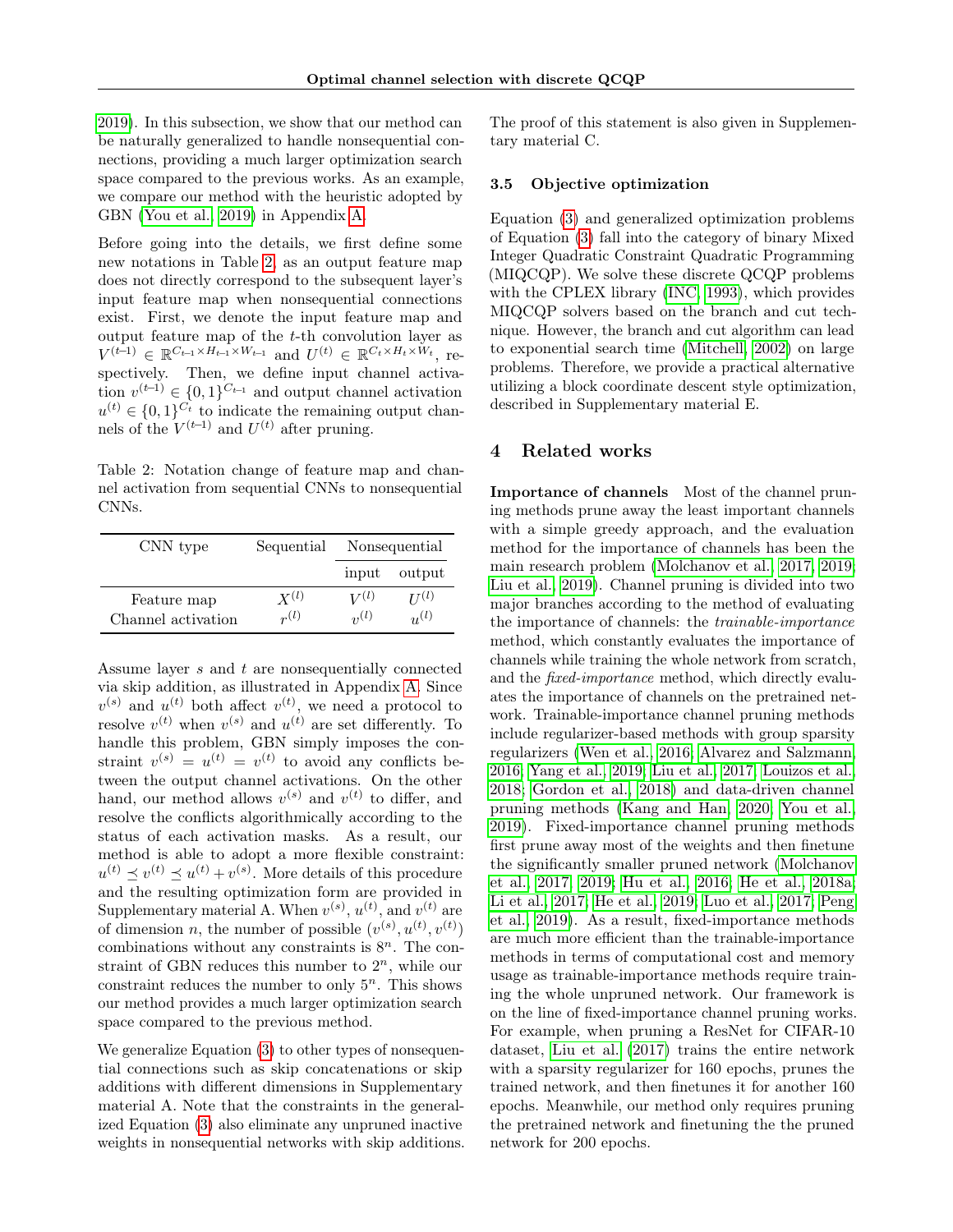Quadratic coupling CCP [\(Peng et al., 2019\)](#page-9-12) formulates a QP (quadratic formulation) to consider the quadratic coupling between channels in the same layer under predefined layer-wise constraints on the maximum number of channels. On the other hand, our formulation considers the quadratic coupling between channels in the neighboring layers under the target resource constraints.

Spatial pruning Spatial pruning methods aim to prune convolution filters along the channel dimension for inference efficiency. Spatial pruning methods manually define the spatial patterns of filters [\(Lebedev](#page-8-17) [and Lempitsky, 2016;](#page-8-17) [Anwar et al., 2017\)](#page-8-18) or optimize spatial patterns of filters with group sparse regularizers [\(Wen et al., 2016;](#page-9-1) [Lebedev and Lempitsky, 2016\)](#page-8-17). Among these works, [Lebedev and Lempitsky](#page-8-17) [\(2016\)](#page-8-17) empirically demonstrates that enforcing sparse spatial patterns in 2-D filters along the input channel leads to great speed-up during inference time using group sparse convolution operations [\(Chellapilla et al., 2006\)](#page-8-19). Our proposed method enforces the spatial patterns in 2-D filters as in [Lebedev and Lempitsky](#page-8-17) [\(2016\)](#page-8-17) for speed-up in inference.

Inference time constraint Even though inference time is a metric that many machine learning practitioners are interested in, previous pruning methods resort to a well-known but inaccurate proxy, FLOPs, due to the difficulty of measuring and modeling the inference time. NetAdapt and AMC [\(Yang et al., 2018;](#page-9-13) [He et al., 2018b\)](#page-8-20) directly measure the inference time of proposed networks by deploying each of them on the edge device. However, this approach incurs a high cost since we have to place, run, and remove every candidate network. On the other hand, we propose a quadratic model to estimate the inference time of the whole pruned network without direct deployment.

# 5 Experiments

We compare the classification accuracy of the pruned network against several pruning baselines on CIFAR-10 and ImageNet datasets using DenseNet-40 [\(Huang](#page-8-10) [et al., 2017\)](#page-8-10), VGG-16 [\(Simonyan and Zisserman, 2015\)](#page-9-14), EfficientNet [\(Tan and Le, 2019\)](#page-9-6), and various versions of ResNet [\(He et al., 2016\)](#page-8-9). Note that most pruning baselines apply an iterative pruning procedure, which repeatedly alternates between network pruning and finetuning until the target resource constraints are satisfied [\(Han et al., 2015;](#page-8-2) [He et al., 2018a;](#page-8-6) [Liu et al.,](#page-8-7) [2017;](#page-8-7) [Yang et al., 2018\)](#page-9-13). In contrast, our methods explicitly combine the target resource constraint to the optimization framework and only need one round of pruning and finetuning.

#### 5.1 Experimental details

We follow the 'smaller-norm-less-important' criterion [\(Ye et al., 2018;](#page-9-15) [Liu et al., 2017\)](#page-8-7), which evaluates the importance of weights with the absolute value of the weight [\(Han et al., 2015;](#page-8-2) [Guo et al., 2016\)](#page-8-3). We assume FLOPs reduction are linearly proportional to the sparsity in shape column activations, as empirically shown in [Lebedev and Lempitsky](#page-8-17) [\(2016\)](#page-8-17). In the experiment tables, FLOPs of the pruned network are computed according to the resource specifications in Equation [\(3\)](#page-10-0). The 'IC' column indicates whether each method is a trainable-importance method (T) or a fixed-importance method (F). 'ours-c' and 'ours-cs' each refers to our method with only channel pruning and with both the channel and spatial pruning, respectively. The experiment results on network size constraints are provided in Supplementary material F.

<span id="page-6-0"></span>Table 3: Pruned accuracy and accuracy drop from the baseline network at given FLOPs on various network architectures (ResNet-20,32,56 and DenseNet-40) at CIFAR-10. Asterisk (\*) indicates that the method does not use finetuning.

| Method                         | ТC             | Baseline acc | Pruned acc <sup>+</sup> |         | Acc drop $\downarrow$ FLOPs $(\%) \downarrow$ |
|--------------------------------|----------------|--------------|-------------------------|---------|-----------------------------------------------|
| Network: ResNet-20             |                |              |                         |         |                                               |
| SFP (He et al., 2018a)         | F              | 92.20(0.18)  | 90.83(0.31)             | 1.37    | 57.8                                          |
| FPGM (He et al., 2019)         | F              | 92.21(0.18)  | 91.72(0.20)             | 0.49    | 57.8                                          |
| ours-c                         | F              | 92.21(0.18)  | 91.74(0.20)             | 0.47    | 58.3                                          |
| ours-cs                        | F              | 92.21(0.18)  | 92.26(0.10)             | $-0.05$ | 57.8                                          |
| Network: ResNet-32             |                |              |                         |         |                                               |
| SFP (He et al., 2018a)         | F              | 92.63(0.70)  | 92.08(0.08)             | 0.55    | 58.5                                          |
| $FPGM$ (He et al., 2019)       | F              | 92.88(0.86)  | 92.51(0.90)             | 0.37    | 58.5                                          |
| ours-c                         | F              | 92.88(0.86)  | 92.52(0.46)             | 0.36    | 57.2                                          |
| ours-cs                        | F              | 92.88(0.86)  | 92.80(0.61)             | 0.08    | 57.9                                          |
| Network: ResNet-56             |                |              |                         |         |                                               |
| SFP (He et al., 2018a)         | F              | 93.59(0.58)  | 92.26(0.31)             | 1.33    | 47.5                                          |
| FPGM (He et al., 2019)         | F              | 93.59(0.58)  | 93.49(0.13)             | 0.10    | 47.5                                          |
| $CCP$ (Peng et al., 2019)      | F              | 93.50        | 93.42                   | 0.08    | 47.4                                          |
| SCP (Kang and Han, 2020)       | $\mathrm{T}^*$ | 93.69        | 93.23                   | 0.46    | 48.5                                          |
| ours-c                         | F              | 93.59(0.58)  | 93.36 (0.68)            | 0.23    | 47.4                                          |
| ours-cs                        | F              | 93.59 (0.58) | 93.59(0.36)             | 0.00    | 47.4                                          |
| Network: DenseNet-40           |                |              |                         |         |                                               |
| SCP (Kang and Han, 2020)       | $\rm T^*$      | 94.39        | 93.77                   | 0.62    | 29.2                                          |
| ours-c                         | F              | 95.01        | 93.80                   | 1.21    | 29.2                                          |
| ours-cs                        | F              | 95.01        | 94.25                   | 0.76    | 29.2                                          |
| slimming (Liu et al., $2017$ ) | т              | 93.89        | 94.35                   | $-0.46$ | 45.0                                          |
| ours-c                         | F              | 95.01        | 94.38                   | 0.63    | 45.0                                          |
| ours-cs                        | F              | 95.01        | 94.85                   | 0.16    | 45.0                                          |
| slimming (Liu et al., $2017$ ) | т              | 93.89        | 94.81                   | $-0.92$ | 71.6                                          |
| ours-c                         | F              | 95.01        | 94.82                   | 0.19    | 71.0                                          |
| ours-cs                        | F              | 95.01        | 95.02                   | $-0.01$ | 71.0                                          |

# 5.2 CIFAR-10

CIFAR-10 dataset has 10 different classes with 5k training images and  $1k$  test images per each class [Krizhevsky](#page-8-21) [et al.](#page-8-21) [\(2009\)](#page-8-21). In CIFAR-10 experiments, we evaluate our methods on four network architectures: ResNet-20, 32, 56, and DenseNet-40. Implementation details of our experiments are listed in Supplementary material F. We show the experiment results of pruning under FLOPs constraints in Table [3.](#page-6-0)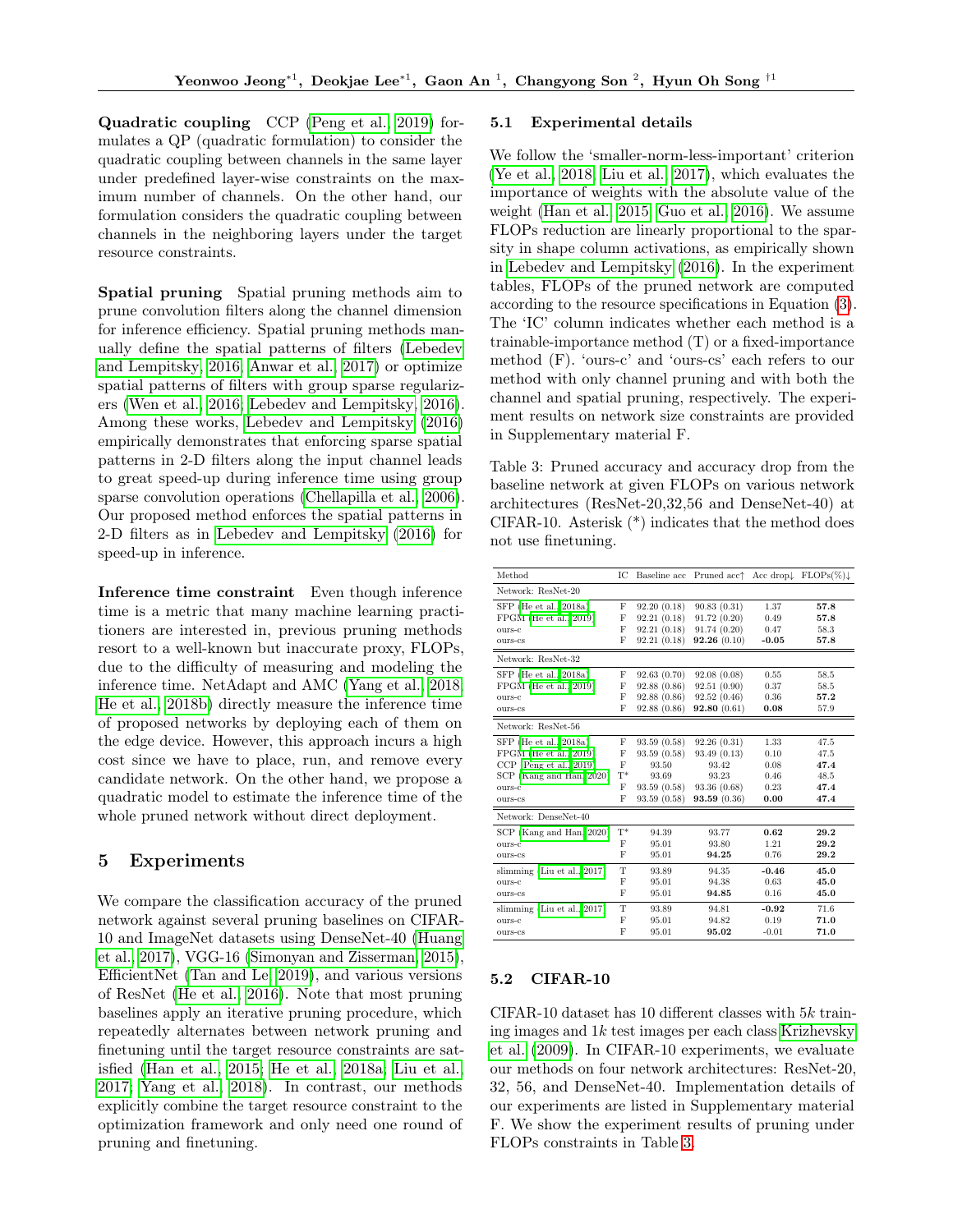We find that 'ours-c' shows comparable results against FPGM, which is the previous state of the art method, on ResNet-20, 32, and 56. Moreover, 'ours-cs' significantly outperforms both 'ours-c' and FPGM on the same architectures, showing a state of the art performance. Also, 'ours-c' shows comparable results against slimming [\(Liu et al., 2017\)](#page-8-7) and SCP [\(Kang and Han,](#page-8-15) [2020\)](#page-8-15), which are trainable-importance methods, while 'ours-cs' outperforms the baselines by a large margin on DenseNet-40. These results show simultaneous channel and spatial pruning produces more computationally efficient networks with better performance compared to other channel pruning methods on CIFAR-10.

<span id="page-7-0"></span>Table 4: Top1,5 pruned accuracy and accuracy drop from the baseline network at given FLOPs on various network architectures (ResNet-18, 50, VGG-16, and EfficientNet-B0) at ImageNet. † denotes the methods which report their results to the first decimal place.

| Method                                 | IС | Top1 Pruned Acc <sup><math>\uparrow</math></sup> Top1 Acc drop $\downarrow$ FLOPs(%) |                                                  |      |
|----------------------------------------|----|--------------------------------------------------------------------------------------|--------------------------------------------------|------|
| Network: ResNet-18                     |    |                                                                                      |                                                  |      |
| SFP (He et al., 2018a)                 | F  | 67.10                                                                                | 3.18                                             | 58.2 |
| $FPGM$ (He et al., 2019)               | F  | 68.41                                                                                | 1.87                                             | 58.2 |
| OUTS-C                                 | F  | 67.48                                                                                | 2.28                                             | 60.9 |
| ours-cs                                | F  | 69.59                                                                                | 0.17                                             | 58.2 |
| Network: ResNet-50                     |    |                                                                                      |                                                  |      |
| SFP (He et al., 2018a)                 | F  | 74.61                                                                                | 1.54                                             | 58.3 |
| FPGM (He et al., 2019)                 | F  | 75.50                                                                                | 0.65                                             | 57.8 |
| ours-c                                 | F  | 75.78                                                                                | 0.37                                             | 57.8 |
| ours-cs                                | F  | 75.93                                                                                | 0.22                                             | 57.8 |
| GBN (You et al., 2019)                 | T  | 76.19                                                                                | $-0.31$                                          | 59.5 |
| ours-c                                 | F  | 75.89                                                                                | 0.26                                             | 61.5 |
| ours-cs                                | F  | 76.00                                                                                | 0.15                                             | 59.0 |
| Network: EfficientNet-B0               |    |                                                                                      |                                                  |      |
| uniform MP                             | F  | 75.06                                                                                | 2.57                                             | 76.4 |
| OUTS-C                                 | F  | 75.71                                                                                | 1.92                                             | 76.4 |
| uniform MP                             | F  | 69.08                                                                                | 8.55                                             | 53.8 |
| ours-c                                 | F  | 73.27                                                                                | 4.36                                             | 53.7 |
| Method                                 | IC | Top5 Pruned Acc†                                                                     | Top5 Acc drop $\downarrow$ FLOPs(%) $\downarrow$ |      |
| Network: VGG-16                        |    |                                                                                      |                                                  |      |
| Molchanov et al. $(2017)$ <sup>+</sup> | F  | 84.5                                                                                 | 5.9                                              | 51.7 |
| OUTS-C                                 | F  | 87.20                                                                                | 3.18                                             | 51.7 |
| ours-cs                                | F  | 87.36                                                                                | 3.02                                             | 51.7 |

#### 5.3 ImageNet

ILSVRC-2012 [\(Russakovsky et al., 2015\)](#page-9-16) is a largescale dataset with 1000 classes that comes with 1.28M training images and  $50k$  validation images. We conduct our methods under the fixed FLOPs constraint on ResNet-18, 50, EfficientNet-B0, and VGG-16. For more implementation details of the ImageNet experiments, refer to Supplementary material F. We show ImageNet experiment results in Table [4.](#page-7-0) In ResNet-50, 'ours-c' and 'ours-cs' achieve results comparable to GBN, a trainable-importance channel pruning method which is the previous state of the art, even though our method is a fixed-importance channel pruning method. In particular, top1 pruned accuracy in 'ours-cs' exceeds SFP by 1.32% using a similar number of FLOPs. Both 'ours-cs' and 'ours-c' clearly outperform FPGM in ResNet-50. In EfficientNet-B0, we compare 'ours-c' with 'uniform MP', where 'uniform MP' denotes a magnitude-based channel pruning method which greedily prunes filters with small weight norms uniformly among layers. 'oursc' again outperforms 'uniform MP' in various FLOPs constraints. Also, 'ours-c' and 'ours-cs' show significantly better performance compared to [Molchanov](#page-9-7) [et al.](#page-9-7) [\(2017\)](#page-9-7) on VGG-16. More experiments on FLOPs constraints with MobileNetV2 and image segmentation tasks are provided in Supplementary F.

<span id="page-7-1"></span>Table 5: Top1 pruned accuracy and accuracy drop from the baseline network at given inference time on ResNet-50 architecture at ImageNet.

|             |   |       |      | Method IC Top1 Pruned Acc <sup><math>\uparrow</math></sup> Top1 Acc drop $\downarrow$ Inference time (ms) |
|-------------|---|-------|------|-----------------------------------------------------------------------------------------------------------|
| <b>FPGM</b> | F | 75.50 | 0.65 | $1.68(1.51\times)$                                                                                        |
| ours-c      | F | 75.83 | 0.32 | 1.66 $(1.52\times)$                                                                                       |

Table [5](#page-7-1) shows the pruning result under inference time constraints. We observe that 'ours-c' outperforms FPGM on ResNet-50 in both top1 pruned accuracy and the inference time, reducing the accuracy drop to half compared to FPGM. Estimating the inference time of the pruned network using the quadratic model, our method successfully finds a network with faster inference than the baseline without direct deployment.

# 6 Conclusion

We propose an optimal channel selection method with a discrete QCQP based optimization framework. Greedy channel selection methods ignore the inherent quadratic coupling between channels in the neighboring layers and fail to eliminate inactive weights during pruning. To this end, our selection method models the quadratic coupling explicitly and prevents any inactive weights during the pruning procedure. Our selection method allows exact modeling of the user-specified resource constraints in terms of FLOPS, memory usage, and network size, which enables the direct optimization of the true objective on the pruned network. In addition, we propose a new quadratic model that accurately estimates the inference time of a pruned network without direct deployment, which allows us to adopt inference time as a resource constraint option. We also extend our method to also select individual 2D convolution filters simultaneously and handle nonsequential operations in modern neural networks more flexibly. Extensive experiments show our proposed method significantly outperforms other fixed-importance channel pruning methods, finding smaller and faster networks with the least drop in accuracy.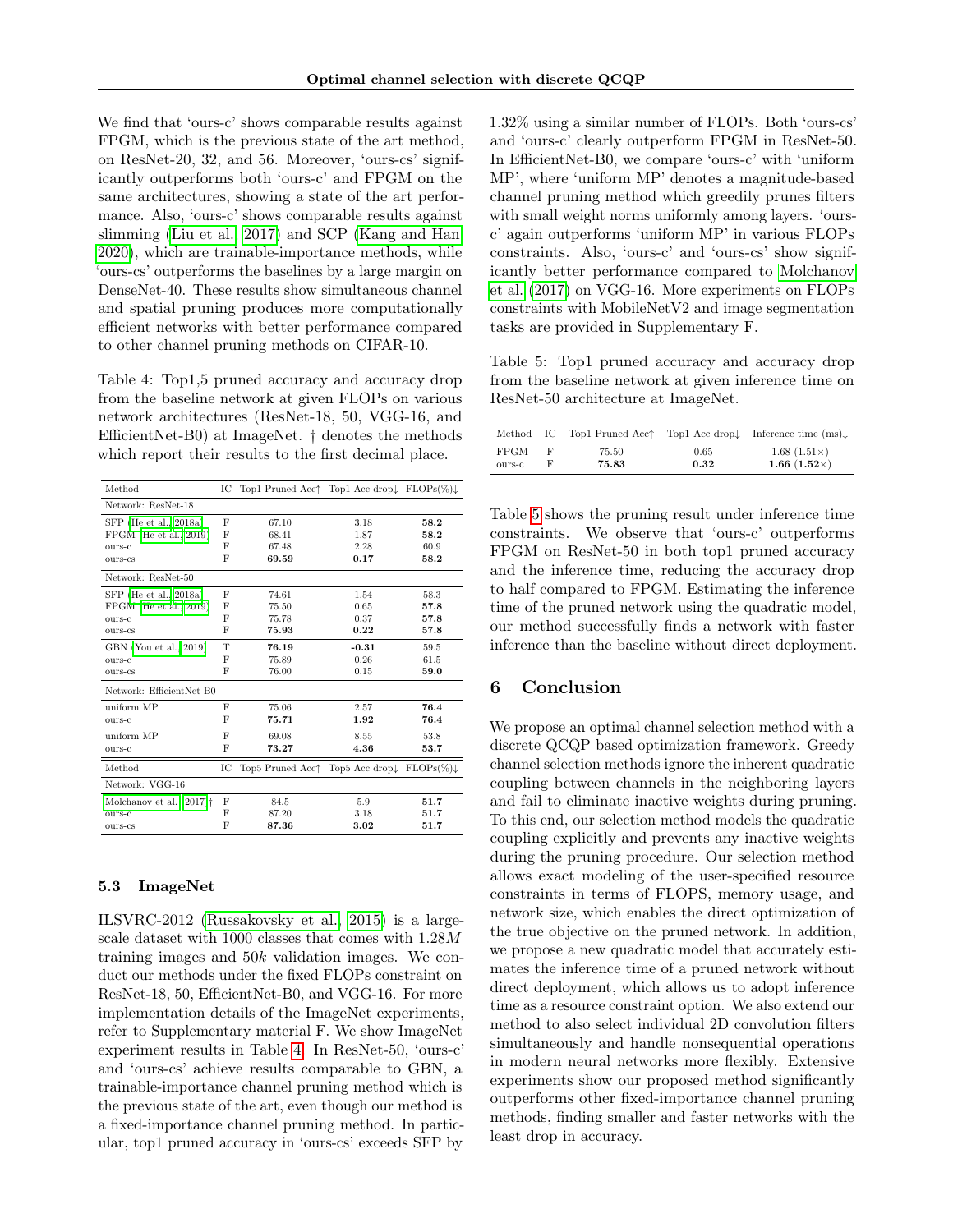# Acknowledgement

This research was supported in part by Samsung Advanced Institute of Technology, Samsung Electronics Co., Ltd, Institute of Information & Communications Technology Planning & Evaluation (IITP) grant funded by the Korea government (MSIT) (No. 2020-0-00882, (SW STAR LAB) Development of deployable learning intelligence via self-sustainable and trustworthy machine learning), and Basic Science Research Program through the National Research Foundation of Korea (NRF) (2020R1A2B5B03095585). Yeonwoo Jeong was supported by NRF(National Research Foundation of Korea) Grant funded by the Korean Government(NRF-2019-Global Ph.D. Fellowship Program). Hyun Oh Song is the corresponding author.

#### References

- <span id="page-8-13"></span>Alvarez, J. M. and Salzmann, M. (2016). Learning the number of neurons in deep networks. In NeurIPS.
- <span id="page-8-18"></span>Anwar, S., Hwang, K., and Sung, W. (2017). Structured pruning of deep convolutional neural networks. In JETC.
- <span id="page-8-19"></span>Chellapilla, K., Puri, S., and Simard, P. (2006). High performance convolutional neural networks for document processing. In IWFHR.
- <span id="page-8-0"></span>Chorowski, J. K., Bahdanau, D., Serdyuk, D., Cho, K., and Bengio, Y. (2015). Attention-based models for speech recognition. In NeurIPS.
- <span id="page-8-22"></span>Cubuk, E. D., Zoph, B., Shlens, J., and Le, Q. V. (2020). Randaugment: Practical automated data augmentation with a reduced search space. In CVPR.
- <span id="page-8-1"></span>Devlin, J., Chang, M.-W., Lee, K., and Toutanova, K. (2019). Bert: Pre-training of deep bidirectional transformers for language understanding. In NAACL-HLT.
- <span id="page-8-14"></span>Gordon, A., Eban, E., Nachum, O., Chen, B., Wu, H., Yang, T.-J., and Choi, E. (2018). Morphnet: Fast & simple resource-constrained structure learning of deep networks. In CVPR.
- <span id="page-8-3"></span>Guo, Y., Yao, A., and Chen, Y. (2016). Dynamic network surgery for efficient dnns. In NeurIPS.
- <span id="page-8-2"></span>Han, S., Pool, J., Tran, J., and Dally, W. (2015). Learning both weights and connections for efficient neural network. In NeurIPS.
- <span id="page-8-9"></span>He, K., Zhang, X., Ren, S., and Sun, J. (2016). Deep residual learning for image recognition. In CVPR.
- <span id="page-8-6"></span>He, Y., Kang, G., Dong, X., Fu, Y., and Yang, Y. (2018a). Soft filter pruning for accelerating deep convolutional neural networks. In IJCAI.
- <span id="page-8-20"></span>He, Y., Lin, J., Liu, Z., Wang, H., Li, L.-J., and Han, S. (2018b). Amc: Automl for model compression and acceleration on mobile devices. In ECCV.
- <span id="page-8-5"></span>He, Y., Liu, P., Wang, Z., Hu, Z., and Yang, Y. (2019). Filter pruning via geometric median for deep convolutional neural networks acceleration. In CVPR.
- <span id="page-8-16"></span>Hu, H., Peng, R., Tai, Y.-W., and Tang, C.-K. (2016). Network trimming: A data-driven neuron pruning approach towards efficient deep architectures. In arXiv:1607.03250.
- <span id="page-8-10"></span>Huang, G., Liu, Z., Van Der Maaten, L., and Weinberger, K. Q. (2017). Densely connected convolutional networks. In CVPR.
- <span id="page-8-23"></span>Huang, G., Sun, Y., Liu, Z., Sedra, D., and Weinberger, K. (2016). Deep networks with stochastic depth. In ECCV.
- <span id="page-8-11"></span>INC, C. O. (1993). Using the cplex callable library and cplex mixed integer library. In Incline Village, NV.
- <span id="page-8-15"></span>Kang, M. and Han, B. (2020). Operation-aware soft channel pruning using differentiable masks. In ICML.
- <span id="page-8-21"></span>Krizhevsky, A., Hinton, G., et al. (2009). Learning multiple layers of features from tiny images. In Tech Report.
- <span id="page-8-8"></span>Kwon, W., Yu, G.-I., Jeong, E., and Chun, B.-G. (2020). Nimble: Lightweight and parallel gpu task scheduling for deep learning. In NeurIPS.
- <span id="page-8-17"></span>Lebedev, V. and Lempitsky, V. (2016). Fast convnets using group-wise brain damage. In CVPR.
- <span id="page-8-4"></span>Li, H., Kadav, A., Durdanovic, I., Samet, H., and Graf, H. P. (2017). Pruning filters for efficient convnets. In ICLR.
- <span id="page-8-25"></span>Lillicrap, T. P., Hunt, J. J., Pritzel, A., Heess, N., Erez, T., Tassa, Y., Silver, D., and Wierstra, D. (2016). Continuous control with deep reinforcement learning. In ICLR.
- <span id="page-8-7"></span>Liu, Z., Li, J., Shen, Z., Huang, G., Yan, S., and Zhang, C. (2017). Learning efficient convolutional networks through network slimming. In ICCV.
- <span id="page-8-24"></span>Liu, Z., Mu, H., Zhang, X., Guo, Z., Yang, X., Cheng, K., and Sun, J. (2019). Metapruning: Meta learning for automatic neural network channel pruning. In 2019 IEEE/CVF International Conference on Computer Vision (ICCV).
- <span id="page-8-12"></span>Liu, Z., Sun, M., Zhou, T., Huang, G., and Darrell, T. (2019). Rethinking the value of network pruning. In ICLR.
- <span id="page-8-26"></span>Long, J., Shelhamer, E., and Darrell, T. (2015). Fully convolutional networks for semantic segmentation. In 2015 IEEE Conference on Computer Vision and Pattern Recognition (CVPR).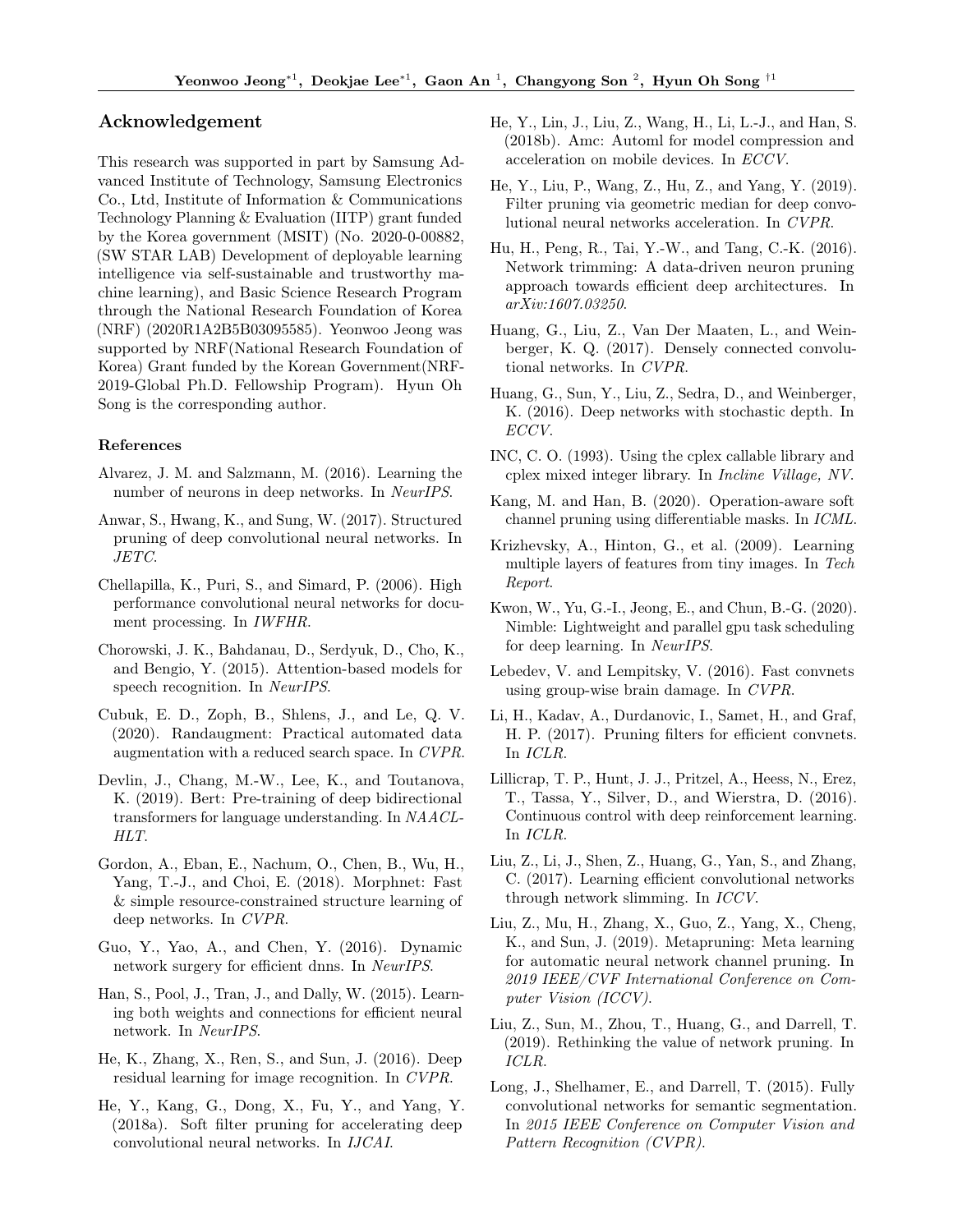- <span id="page-9-11"></span>Louizos, C., Welling, M., and Kingma, D. P. (2018). Learning sparse neural networks through  $l_0$  regularization. In ICLR.
- <span id="page-9-2"></span>Luo, J.-H., Wu, J., and Lin, W. (2017). Thinet: A filter level pruning method for deep neural network compression. In ICCV.
- <span id="page-9-9"></span>Mitchell, J. E. (2002). Branch-and-cut algorithms for combinatorial optimization problems. In Handbook of applied optimization.
- <span id="page-9-8"></span>Molchanov, P., Mallya, A., Tyree, S., Frosio, I., and Kautz, J. (2019). Importance estimation for neural network pruning. In CVPR.
- <span id="page-9-7"></span>Molchanov, P., Tyree, S., Karras, T., Aila, T., and Kautz, J. (2017). Pruning convolutional neural networks for resource efficient inference. In ICLR.
- <span id="page-9-17"></span>Paszke, A., Gross, S., Chintala, S., Chanan, G., Yang, E., DeVito, Z., Lin, Z., Desmaison, A., Antiga, L., and Lerer, A. (2017). Automatic differentiation in pytorch. In NIPS-W.
- <span id="page-9-12"></span>Peng, H., Wu, J., Chen, S., and Huang, J. (2019). Collaborative channel pruning for deep networks. In ICML.
- <span id="page-9-0"></span>Redmon, J. and Farhadi, A. (2018). Yolov3: An incremental improvement. In arXiv:1804.02767.
- <span id="page-9-16"></span>Russakovsky, O., Deng, J., Su, H., Krause, J., Satheesh, S., Ma, S., Huang, Z., Karpathy, A., Khosla, A., Bernstein, M., et al. (2015). Imagenet large scale visual recognition challenge. In IJCV.
- <span id="page-9-5"></span>Sandler, M., Howard, A., Zhu, M., Zhmoginov, A., and Chen, L.-C. (2018). Mobilenetv2: Inverted residuals and linear bottlenecks. In CVPR.
- <span id="page-9-14"></span>Simonyan, K. and Zisserman, A. (2015). Very deep convolutional networks for large-scale image recognition. In ICLR.
- <span id="page-9-18"></span>Srivastava, N., Hinton, G., Krizhevsky, A., Sutskever, I., and Salakhutdinov, R. (2014). Dropout: A simple way to prevent neural networks from overfitting. JMLR.
- <span id="page-9-6"></span>Tan, M. and Le, Q. (2019). Efficientnet: Rethinking model scaling for convolutional neural networks. In ICML.
- <span id="page-9-3"></span>Van Der Walt, S., Colbert, S. C., and Varoquaux, G. (2011). The numpy array: a structure for efficient numerical computation. In CISE.
- <span id="page-9-1"></span>Wen, W., Wu, C., Wang, Y., Chen, Y., and Li, H. (2016). Learning structured sparsity in deep neural networks. In NeurIPS.
- <span id="page-9-10"></span>Yang, H., Wen, W., and Li, H. (2019). Deephoyer: Learning sparser neural network with differentiable scale-invariant sparsity measures. In ICLR.
- <span id="page-9-13"></span>Yang, T.-J., Howard, A., Chen, B., Zhang, X., Go, A., Sandler, M., Sze, V., and Adam, H. (2018). Netadapt: Platform-aware neural network adaptation for mobile applications. In ECCV.
- <span id="page-9-15"></span>Ye, J., Lu, X., Lin, Z., and Wang, J. Z. (2018). Rethinking the smaller-norm-less-informative assumption in channel pruning of convolution layers. In ICLR.
- <span id="page-9-4"></span>You, Z., Yan, K., Ye, J., Ma, M., and Wang, P. (2019). Gate decorator: Global filter pruning method for accelerating deep convolutional neural networks. In NeurIPS.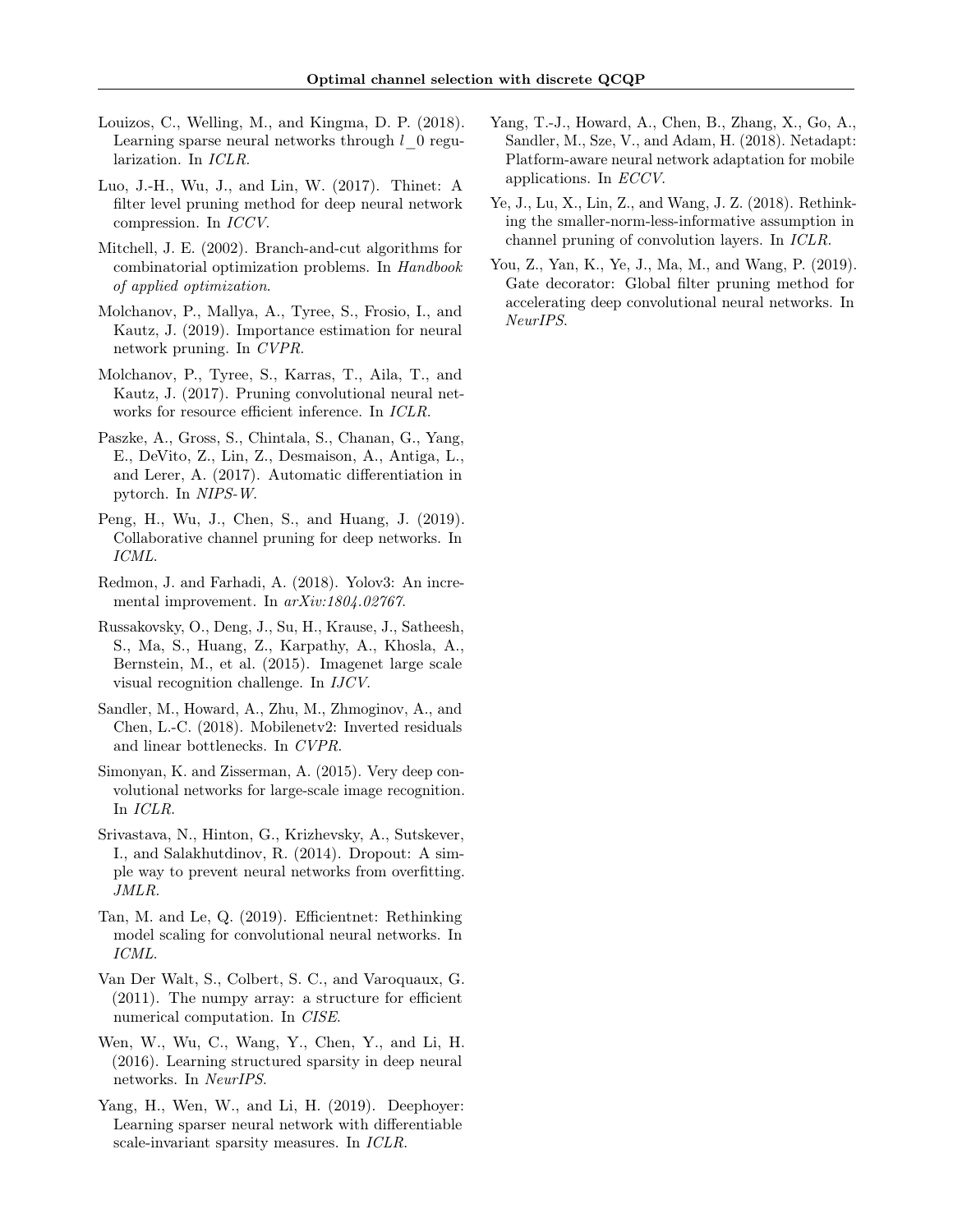# Supplementary Material

# A QCQP formulation on Nonsequential connections

We first formulate the optimization problem for channel and spatial pruning in Section 3.3. Then, we generalize the optimization problem to cover nonsequential connections.

To recap, the original formulation of our optimization problem is as follows:

<span id="page-10-0"></span>maximize 
$$
\sum_{i=1}^{L} \left\langle I^{(l)}, A^{(l)} \right\rangle
$$
  
\nsubject to 
$$
\sum_{l=0}^{L} a_l \|r^{(l)}\|_1 + \sum_{l=1}^{L} b_l \|A^{(l)}\|_1 \leq M
$$

$$
A^{(l)} = r^{(l-1)} r^{(l) \mathsf{T}} \otimes J_{K_l} \quad \forall l \in [L].
$$
\n(3)

Concretely, we handle two prevalent types of nonsequential connections: skip addition [\(He et al., 2016;](#page-8-9) [Sandler](#page-9-5) [et al., 2018;](#page-9-5) [Tan and Le, 2019\)](#page-9-6) and skip concatenation [\(Huang et al., 2017\)](#page-8-10).

# A.1 Joint channel and spatial pruning

We first recap the definition of shape column activation. The shape column activations  $q^{(l)} \in \{0,1\}^{C_l \times K_l \times K_l}$ indicate which shape columns in the l-th convolution layer remain in the pruned network. Then, the new formulation include the constraints  $r_j^{(l)} \le \sum_{a,b} q_{j,a,b}^{(l)}$  and  $q_{j,a,b}^{(l)} \le r_j^{(l)} \; \forall a,b$ .

We aim to maximize the sum of the importance of active weights after pruning under the given resource constraints. Then, our optimization problem for joint channel and spatial pruning becomes

<span id="page-10-1"></span>maximize 
$$
\sum_{r^{(0:L)}, q^{(1:L)}}^{L} \left\langle I^{(l)}, A^{(l)} \right\rangle
$$
  
\nsubject to 
$$
\sum_{l=0}^{L} a_l \|r^{(l)}\|_1 + \sum_{l=1}^{L} b_l \|A^{(l)}\|_1 \leq M
$$
  
\n
$$
r_j^{(l)} \leq \sum_{a,b} q_{j,a,b}^{(l)} \quad q_{j,a,b}^{(l)} \leq r_j^{(l)} \quad \forall l, j, a, b
$$
  
\n
$$
A^{(l)} = r^{(l-1)} \otimes q^{(l)} \quad \forall l
$$
  
\n
$$
r^{(l)} \in \{0, 1\}^{C_l} \quad q^{(l)} \in \{0, 1\}^{C_l \times K_l \times K_l} \quad \forall l \in [L].
$$
\n(4)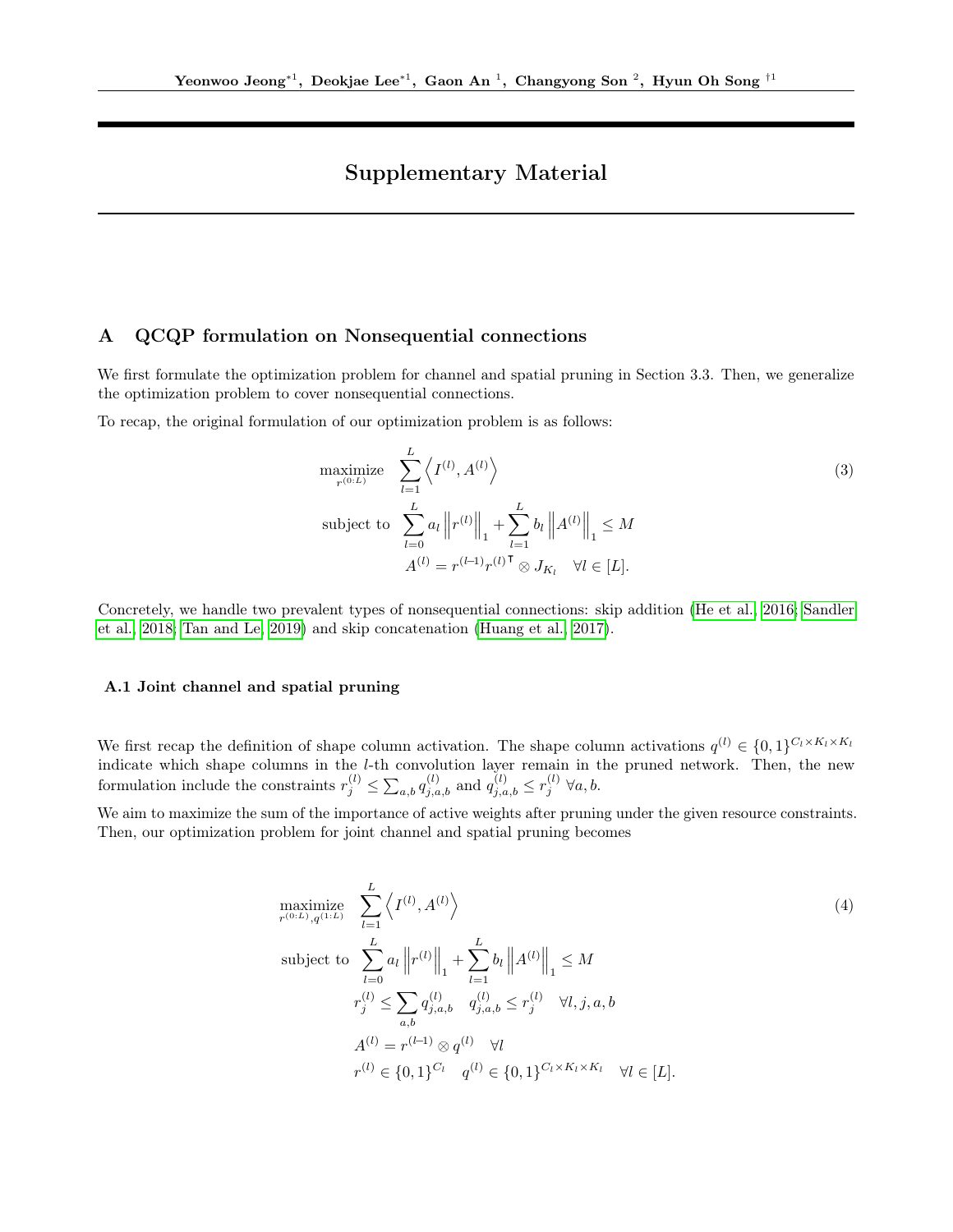### A.2 Skip addition

We first introduce two notations, *output channel activation*  $u^{(t)} \in \{0,1\}^{C_t}$  and *input channel activation*  $v^{(t)} \in$  $\{0,1\}^{C_t}$ , along with the corresponding new constraints, in Table [6.](#page-11-0) As described in Section 3.4, the definition of  $u^{(t)}$  induces new constraints between the shape column activations  $(= q^{(t)})$  and output channel activations  $(=u^{(t)})$ . Concretely, the constraints are given as  $u_j^{(t)} \n\t\leq \sum_{a,b} q_{j,a,b}^{(t)}$  and  $q_{j,a,b}^{(t)} \leq u_j^{(t)} \,\forall a,b$ .

We now discuss the constraints between the input and output channel activation variables under four possible scenarios depending on the architectural implementations of skip additions. Here, we denote the set of layer index pairs  $\{(s,t)\}\$  which have skip additions as P. Concretely,  $(s,t)\in\mathcal{P}$  if and only if the input feature map of the  $s+1$ -th convolution layer is added to the output feature map of the t-th layer, forming the input feature map of the t+1-th layer. Also, let  $T = \{t \mid (s,t) \in \mathcal{P}\}\.$  For a layer t, we formulate the channel activation constraints for each possible connection scenarios separately:

(i) If there is no skip addition incoming to the t-th layer  $(t \notin T)$ , then we force  $u^{(t)} = v^{(t)}$ .

(ii) For a skip addition pair  $(s, t) \in \mathcal{P}$  with matching channel dimensions  $(C_s = C_t)$ , the input feature map of the  $s+1$ -th convolution layer is directly added to the output feature map from the  $t$ -th layer as illustrated in Figure [6a.](#page-12-0) In this case, we can formulate the constraints as  $u^{(t)} \preceq v^{(t)} \preceq u^{(t)} + v^{(s)}$ .

(iii) For a skip addition pair  $(s,t) \in \mathcal{P}$  with mismatching channel dimensions  $(C_s \lt C_t)$ , the skip addition can utilize zero padding  $(iii - a)$  or  $1 \times 1$  convolutions  $(iii - b)$  to resolve the mismatch [\(He et al., 2016\)](#page-8-9). We define the *augmented feature map*  $\tilde{V}^{(s)}$  after the zero padding or 1× convolution and corresponding *augmented channel* activation  $\tilde{v}^{(s)} \in \{0,1\}^{C_t}$ . Then, we formulate the constraints for both cases as below. Not that similar with the constraint in (*ii*), the constraints for both cases are formulated as  $u^{(t)} \preceq v^{(t)} \preceq u^{(t)} + \tilde{v}^{(s)}$ .

 $(iii - a)$  A  $(C_t - C_s)$ -dimensional zero-valued feature map is padded to the end of the s+1-th convolution layer's input feature map. We define  $\tilde{v}^{(s)} = [v^{(s)}, 0_{C_t-C_s}]$ , as illustrated in Figure [6b.](#page-12-0) Therefore, for all  $j \leq C_s$ ,  $u_j^{(t)} \le v_j^{(t)} \le u_j^{(t)} + v_j^{(s)}$  and for all  $j > C_s$ ,  $u_j^{(t)} \le v_j^{(t)} \le u_j^{(t)} + 0$ .

 $(iii - b)$  1 × 1 convolution is applied to the s+1-th layer's input feature map to match the larger channel dimension (=  $C_t$ ). Since the number of FLOPs and weights in a 1  $\times$  1 convolution is negligible compared to the total number of FLOPs and weights, we assume all of the output channels of a  $1 \times 1$  convolution are activated and define  $\tilde{v}^{(s)} = 1_{C_t}$  as illustrated in Figure [6c.](#page-12-0) Therefore,  $u^{(t)} \preceq v^{(t)} \preceq u^{(t)} + 1_{C_t}$ .

| CNN type                                       | Sequential                                                                                                               |                                                                                                                          | Nonsequential                  |
|------------------------------------------------|--------------------------------------------------------------------------------------------------------------------------|--------------------------------------------------------------------------------------------------------------------------|--------------------------------|
|                                                |                                                                                                                          | input                                                                                                                    | output                         |
| Notation                                       |                                                                                                                          |                                                                                                                          |                                |
| Feature map<br>Channel activation              | $X^{(l)}$<br>$r^{(l)}$                                                                                                   | $V^{(l)}$<br>$\mathfrak{g}_2(l)$                                                                                         | $U^{(l)}$<br>$\overline{u}(l)$ |
| Constraint                                     |                                                                                                                          |                                                                                                                          |                                |
| Binary pruning mask<br>Shape column activation | $A^{(l)} = r^{(l-1)} \otimes q^{(l)}$<br>$r_j^{(l)} \leq \sum_{a,b} q_{j,a,b}^{(l)}$<br>$q_{i,a,b}^{(l)} \leq r_j^{(l)}$ | $A^{(l)} = v^{(l-1)} \otimes q^{(l)}$<br>$u_j^{(l)} \leq \sum_{a,b} q_{j,a,b}^{(l)}$<br>$q_{j,a,b}^{(l)} \leq u_j^{(l)}$ |                                |

<span id="page-11-0"></span>Table 6: Notation and constraints change of feature map and channel activation from sequential CNNs to nonsequential CNNs with skip addition.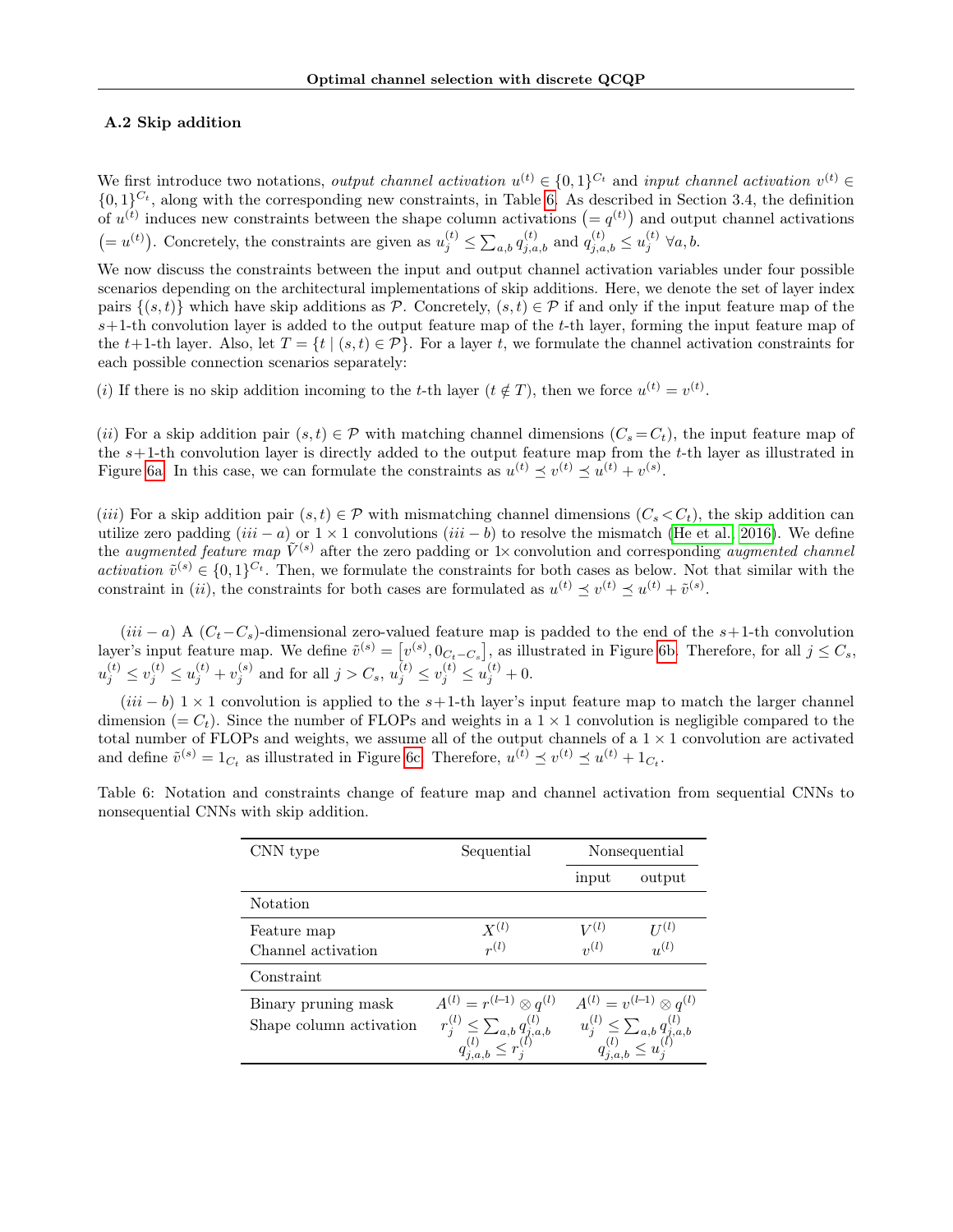<span id="page-12-0"></span>

Figure 6: Illustration of the skip addition procedure for each skip addition scenarios. X can be both 0 or 1.

We now summarize the constraints for the four cases discussed above to Equation  $(5)$ .

<span id="page-12-1"></span>(i) 
$$
v^{(t)} = u^{(t)}
$$
  $\forall t \notin T$   
\n(ii)  $u^{(t)} \preceq v^{(t)} \preceq u^{(t)} + v^{(s)}$   $\forall (s, t) \in \mathcal{P}$  and  $C_t = C_s$   
\n(iii)  $\forall (s, t) \in \mathcal{P}$  and  $C_t > C_s$ ,  
\n(iii - a)  $u_j^{(t)} \le v_j^{(t)} \le u_j^{(t)} + v_j^{(s)}$   $\forall j \le C_s$   
\nand  $v_j^{(t)} = u_j^{(t)}$   $\forall j > C_s$   
\n(iii - b)  $u^{(t)} \preceq v^{(t)}$ .  
\n(5)

In Supplementary material C, we prove that the constraints of Equation [\(5\)](#page-12-1) prevent inactive weights from remaining in the pruned network with skip additions.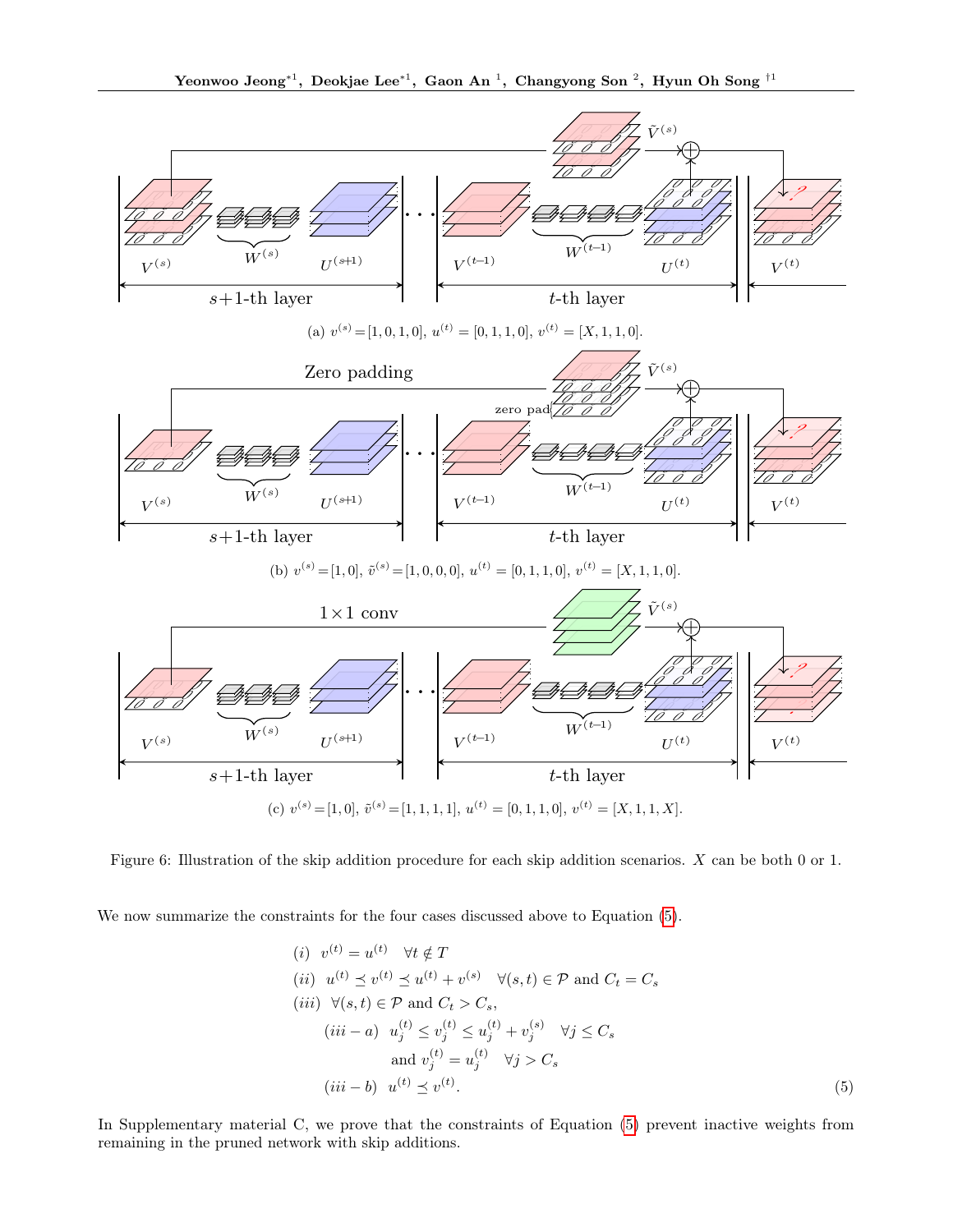We now formulate the network channel and spatial pruning optimization problem that handles nonsequential connections using the input channel, output channel, and shape column activation variables:

<span id="page-13-0"></span>
$$
\begin{aligned}\n\text{maximize} & \sum_{t=0}^{L} \left\langle I^{(t)}, A^{(t)} \right\rangle \\
\text{subject to} & \sum_{t=0}^{L} a_t \left\| u^{(t)} \right\|_1 + \sum_{t \in T} a_t \left\| v^{(t)} \right\|_1 + \sum_{t=1}^{L} b_t \left\| A^{(t)} \right\|_1 \leq M \\
u_j^{(t)} &\leq \sum_{a,b} q_{j,a,b}^{(t)} \quad \text{and} \quad q_{j,a,b}^{(t)} \leq u_j^{(t)} \quad \forall t, j, a, b \\
A^{(t)} &= v^{(t-1)} \otimes q^{(t)} \quad \forall t \\
u^{(t)}, v^{(t)} \in \{0, 1\}^{C_t} \text{ and } q^{(t)} \in \{0, 1\}^{C_t \times K_t \times K_t} \quad \forall t \in [L] \\
u^{(t)} &\quad \text{(iii)} \quad u^{(t)} \leq v^{(t)} \leq u^{(t)} + v^{(s)} \quad \forall (s, t) \in \mathcal{P} \text{ and } C_t = C_s \\
u^{(t)}, v^{(t)} \in \{0, 1\}^{C_t} \text{ and } q^{(t)} \in \{0, 1\}^{C_t \times K_t \times K_t} \quad \forall t \in [L] \\
u^{(t)} &\quad \text{(iii)} \quad u^{(t)} \leq v_j^{(t)} \leq u_j^{(t)} + v_j^{(s)} \quad \forall j \leq C_s \\
u^{(t)} &\quad \forall j > C_s \\
u^{(t)} &\leq v^{(t)} \leq u_j^{(t)} \quad \forall j > C_s \\
u^{(t)} &\leq v^{(t)} \leq u_j^{(t)} \quad \forall j > C_s\n\end{aligned}
$$

Concretely, Equation [\(6\)](#page-13-0) reduces to the optimization problem for sequential convolution networks when  $u^{(t)} = v^{(t)}$ ,  $q_{j,a,b}^{(t)} = u_j^{(t)}$ , and  $\mathcal{P} = \emptyset \,\,\forall t, j, a, b$ .

#### A.3 Skip concatenation

Skip concatenation, which is a crucial feature of the well-known DenseNet [\(Huang et al., 2017\)](#page-8-10), requires different techniques from skip addition. Concretely, the skip concatenation of a layer pair  $(p, q)$  means the p-th layer's feature map is concatenated with the q-th layer's feature map before the  $q+1$ -th convolution. To handle the possible skip concatenations, we utilize the fact that when  $(p, q)$  is the skip concatenation pair,  $q+1$ -th convolution operation on the q-th layer can be thought as separate convolution operations on the  $p$ -th layer and the  $q$ -th layer, respectively. In this regard, we first assume there are convolution operations between every pair of layers. Then, we define  $W^{(p,q)} \in \mathbb{R}^{\overline{C_p} \times C_q \times K_{p,q} \times K_{p,q}}$  as the convolution weights between p-th layer and q-th layer where  $p < q$ . If there is no skip concatenation from p-th layer to  $q-1$ -th layer, we regard there is no convolution operation between p-th layer and q-th layer and set  $W^{(p,q)} = 0_{K_{p,q},K_{p,q}}$ . Also, we introduce the corresponding shape column activation variables,  $q^{(p,q)} \in \{0,1\}^{C_q \times K_{p,q} \times K_{p,q}}$ , for the convolution operation from p-th layer to q-th layer. Then, we extend the optimization problem for skip concatenation as

$$
\begin{aligned}\n\underset{r^{(0:L)}, q^{(1:L,1:L)}}{\text{maximize}} \quad & \sum_{p=1}^{L} \sum_{q=1}^{L} \left\langle I^{(p,q)}, A^{(p,q)} \right\rangle \\
\text{subject to} \\
& \sum_{p=0}^{L} a_p \left\| r^{(p)} \right\|_1 + \sum_{p=1}^{L} \sum_{q=1}^{L} b_{p,q} \left\| A^{(p,q)} \right\|_1 \leq M \\
r_j^{(q)} &\leq \sum_{a,b} q_{j,a,b}^{(p,q)} \quad \text{and} \quad q_{j,a,b}^{(p,q)} \leq r_j^{(q)} \quad \forall p,q,j,a,b \\
A^{(p,q)} &= r^{(p)} \otimes q^{(p,q)} \quad \forall p,q \\
r^{(p)} \in \{0,1\}^{C_p}, \quad q^{(p,q)} \in \{0,1\}^{C_q \times K_{p,q} \times K_{p,q}} \quad \forall p,q \in [L].\n\end{aligned} \tag{7}
$$

# B Standard QCQP form

Proposition 3. Equation [\(3\)](#page-10-0) is a QCQP problem.

*Proof.* We define the *importance of 2-D filter*, which is the sum of the importance of weights in the filter as  $F^{(l)}$   $\in$  $\mathbb{R}_+^{C_{l-1} \times C_l}$   $\forall l$ . Concretely,  $F_{i,j}^{(l)} = \sum_{a,b} I_{i,j,a,b}^{(l)}$   $\forall i, j$ . We wish to express the objective function and constraints in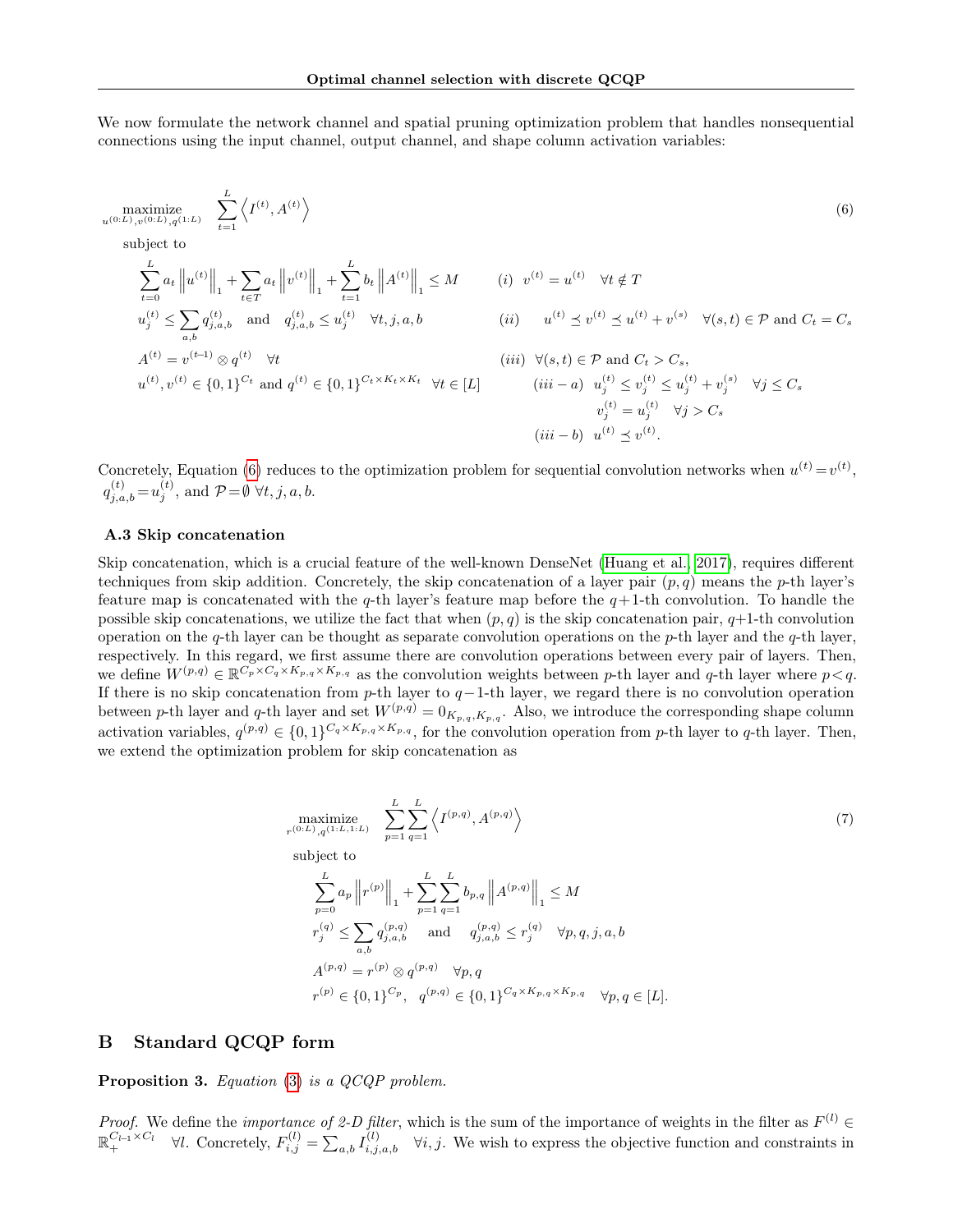Equation [\(3\)](#page-10-0) with respect to  $r^{(0:L)}$ . Note that  $||A^{(l)}||_1 = K_l^2 ||r^{(l-1)}||_1 ||r^{(l)}||_1$  and  $\langle I^{(l)}, A^{(l)} \rangle = r^{(l-1)T} F^{(l)} r^{(l)}$ . To express Equation [\(3\)](#page-10-0) in a standard QCQP form, we denote  $[r^{(0)}, r^{(1)}, \ldots, r^{(L)}]$  as  $\mathbf{r} \in \{0, 1\}^N$  where  $N = \sum_{l=0}^L C_l$ . Standard QCQP form of Equation [\(3\)](#page-10-0) is

$$
\begin{aligned}\n\underset{\mathbf{r}\in\{0,1\}^N}{\text{maximize}} \frac{1}{2} \mathbf{r}^\mathsf{T} P_0 \mathbf{r} \\
\text{subject to} \\
\frac{1}{2} \mathbf{r}^\mathsf{T} P_1 \mathbf{r} + q_1^\mathsf{T} \mathbf{r} \leq M,\n\end{aligned}
$$

where

$$
P_0 = \begin{pmatrix} 0 & F^{(1)} & 0 & \cdots & 0 & 0 \\ F^{(1)\mathsf{T}} & 0 & F^{(2)} & \cdots & 0 & 0 \\ 0 & F^{(2)\mathsf{T}} & 0 & \cdots & 0 & 0 \\ \vdots & \vdots & \vdots & \ddots & \vdots & \vdots \\ 0 & 0 & 0 & \cdots & 0 & F^{(L)} \\ 0 & 0 & 0 & \cdots & F^{(L)\mathsf{T}} & 0 \end{pmatrix},
$$

$$
P_1 = \begin{pmatrix} 0 & Q_1 & 0 & \cdots & 0 & 0 \\ Q_1 & 0 & Q_2 & \cdots & 0 & 0 \\ 0 & Q_2 & 0 & \cdots & 0 & 0 \\ \vdots & \vdots & \vdots & \ddots & \vdots & \vdots \\ 0 & 0 & 0 & \cdots & Q_L & 0 \end{pmatrix}
$$

<sup>5</sup>, and 
$$
q_1 = [a_0, \ldots, a_0, a_1, \ldots, a_1, \cdots, a_L, \ldots, a_L].
$$

Proposition 4. Equation [\(4\)](#page-10-1) is a QCQP problem.

*Proof.* To prove Equation [\(4\)](#page-10-1) is a QCQP problem, we show that objective function  $\sum_{l=1}^{L} \langle I^{(l)}, A^{(l)} \rangle$ , and the constraint  $\sum_{l=0}^{L} a_l \|r^{(l)}\|_1 + \sum_{l=1}^{L} b_l \|A^{(l)}\|_1$ , are sum of quadratic and linear terms of  $r^{(0:L)}$  and  $q^{(1:L)}$ . Note that

$$
\langle I^{(l)}, A^{(l)} \rangle = \sum_{i=1}^{C_{l-1}} \sum_{j=1}^{C_l} \sum_{a=1}^{K_l} \sum_{b=1}^{K_l} I_{i,j,a,b}^{(l)} r_i^{(l-1)} q_{j,a,b}^{(l)}
$$

$$
\left\| r^{(l)} \right\|_1 = \sum_{i=1}^{C_l} r_i^{(l)}
$$

$$
\left\| A^{(l)} \right\|_1 = \sum_{i=1}^{C_{l-1}} \sum_{j=1}^{C_l} \sum_{a=1}^{K_l} \sum_{b=1}^{K_l} r_i^{(l-1)} q_{j,a,b}^{(l)}.
$$

Clearly, the objective function and all the constraints in Equation [\(4\)](#page-10-1) can be expressed as the sum of quadratic and linear terms of  $r^{(0:L)}$  and  $q^{(1:L)}$ . Therefore, Equation [\(4\)](#page-10-1) is a QCQP problem with discrete variables,  $r^{(0:L)}$ and  $q^{(1:L)}$ .  $\Box$ 

Proposition 5. Equation [\(6\)](#page-13-0) is a QCQP problem.

*Proof.* To prove Equation [\(6\)](#page-13-0) is a QCQP problem, we show that  $\sum_{t=1}^{L} \langle I^{(t)}, A^{(t)} \rangle$  and  $\sum_{t=0}^{L} a_t ||u^{(t)}||_1$  +

<span id="page-14-0"></span>
$$
{}^{5}Q_{l} = b_{l}K_{l}^{2}J_{C_{l}}, \quad \forall l \in [L]
$$

 $\Box$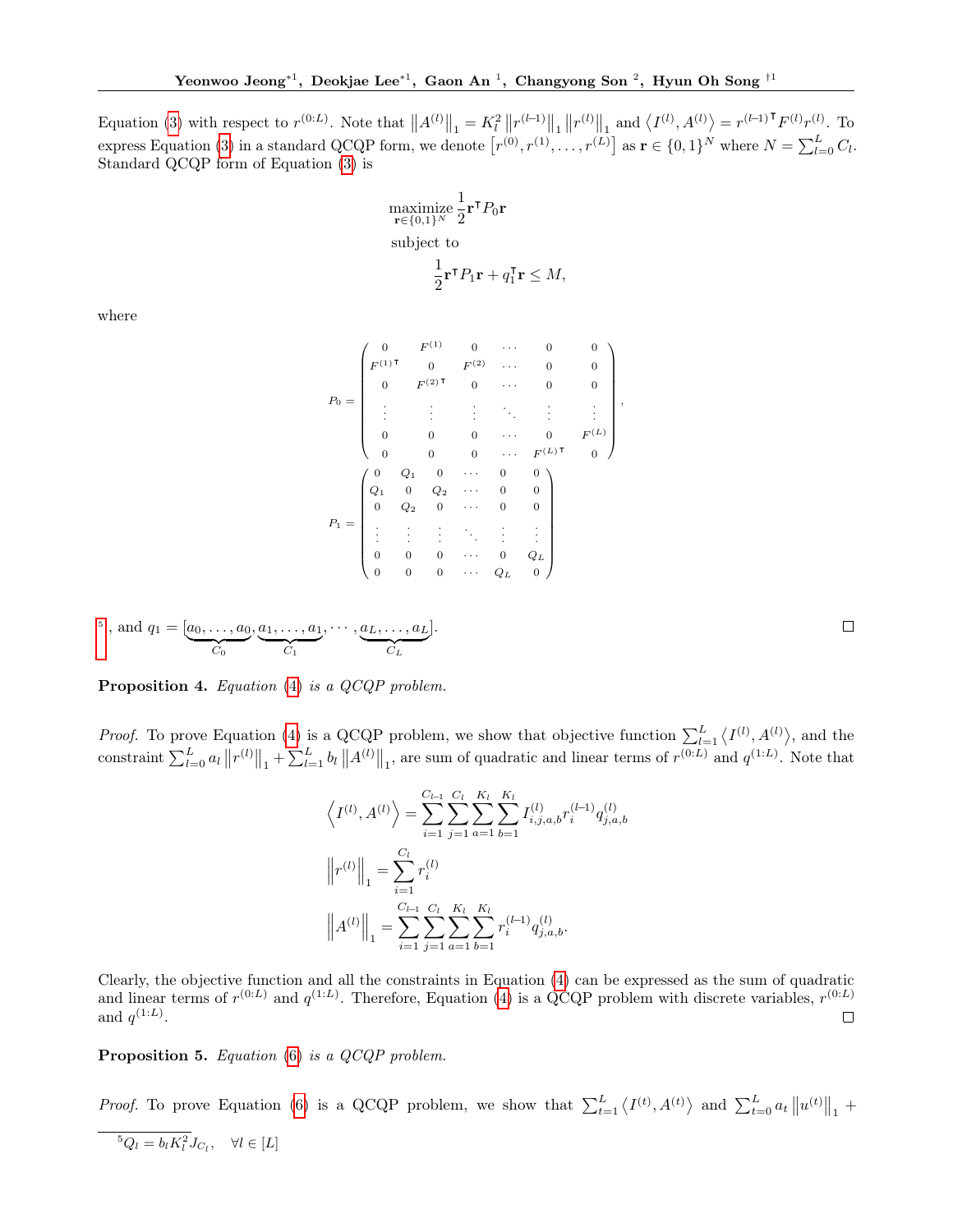$\sum_{t\in T} a_t \|v^{(t)}\|_1 + \sum_{t=1}^L b_t \|A^{(t)}\|_1$  are sum of quadratic and linear terms of  $u^{(0:L)}$ ,  $v^{(0:L)}$  and  $q^{(1:L)}$ . Note that

$$
\left\langle I^{(t)}, A^{(t)} \right\rangle = \sum_{i=1}^{C_{t-1}} \sum_{j=1}^{C_t} \sum_{a=1}^{K_t} \sum_{b=1}^{K_t} I_{i,j,a,b}^{(t)} v_i^{(t-1)} q_{j,a,b}^{(t)}
$$

$$
\left\| u^{(t)} \right\|_1 = \sum_{i=1}^{C_t} u_i^{(t)}
$$

$$
\left\| v^{(t)} \right\|_1 = \sum_{i=1}^{C_t} v_i^{(t)}
$$

$$
\left\| A^{(t)} \right\|_1 = \sum_{i=1}^{C_{t-1}} \sum_{j=1}^{C_t} \sum_{a=1}^{K_t} \sum_{b=1}^{K_t} v_i^{(t-1)} q_{j,a,b}^{(t)}.
$$

Clearly, the objective function and all the constraints in Equation [\(6\)](#page-13-0) can expressed by the sum of quadratic and linear terms of  $u^{(0:L)}$ ,  $v^{(0:L)}$  and  $q^{(1:L)}$ . Therefore, Equation [\(6\)](#page-13-0) is a QCQP problem with discrete variables,  $u^{(0:L)}, v^{(0:L)}, \text{ and } q^{(1:L)}.$  $\Box$ 

# C Pruning consistency

Pruning operation that removes weights through output channel direction leads to *inactive* weights during the pruning procedure and prevent the exact modeling of the hard resource constraints (FLOPs and network size). In previous channel pruning methods based on the greedy approach, the pruned network requires post-pruning procedures to eliminate the remaining inactive weights. However, our formulation guarantees the exclusion of inactive weights from the pruned network.

#### C.1 Preliminary

We assume each pruning methods outputs a pruning mask  $A^{(t)} \in \{0,1\}^{C_{t-1} \times C_t \times K_l \times K_l}$ . Then, we denote the pruned weights as  $\hat{W}^{(t)} = W^{(t)} \odot A^{(t)}$ . In the pruned network with pruned weights  $\hat{W}^{(1:L)}$ , we denote the input feature map of the t+1-th convolution as  $V^{(t)} \in \mathbb{R}^{C_t \times H_t \times W_t}$ . Also, we denote the output feature map of the t-th convolution as  $U^{(t)} \in \mathbb{R}^{C_t \times H_t \times W_t}$ . To avoid notation clutter, we ignore batch normalization and nonlinear activation function in this section. Then,  $U^{(t)} = g^{(t)}(V^{(t-1)}; \hat{W}^{(t)})$ , where  $g^{(t)} : \mathbb{R}^{C_{t-1} \times H_{t-1} \times W_{t-1}} \to \mathbb{R}^{C_t \times H_t \times W_t}$ , represents the convolution operation. In particular,

<span id="page-15-1"></span><span id="page-15-0"></span>
$$
U_j^{(t)} = \sum_{i=1}^{C_{t-1}} g_{i,j}^{(t)} \left( V_i^{(t-1)}; \hat{W}_{i,j}^{(t)} \right), \tag{8}
$$

where  $g_{i,j}^{(t)} : \mathbb{R}^{H_{t-1} \times W_{t-1}} \to \mathbb{R}^{H_t \times W_t}$  is a 2-D convolution operation with  $\hat{W}_{i,j}^{(t)}$ . Also, for ResNet, we formulate the relationship between the output feature map of a layer and the input feature map of the subsequent layer as

(i) 
$$
V^{(t)} = U^{(t)}
$$
  $\forall t \notin T$   
\n(ii)  $V^{(t)} = U^{(t)} + V^{(s)}$   $\forall (s, t) \in \mathcal{P}$  and  $C_t = C_s$   
\n(iii)  $\forall (s, t) \in \mathcal{P}$  and  $C_t > C_s$ ,  
\n(iii - a)  $V_j^{(t)} = U_j^{(t)} + V_j^{(s)}$   $\forall j \le C_s$  and  
\n $V_j^{(t)} = U_j^{(t)}$   $\forall j > C_s$   
\n(iii - b)  $V^{(t)} = U^{(t)} + \tilde{V}^{(s)}$  where  
\n $\tilde{V}^{(s)}$  is  $V^{(s)}$  after  $1 \times 1$  convolution.

#### C.2 Inactive weights

Before we specify inactive weights, we first define two important terms (*trivially zero* and *meaningless*). A feature map is *trivially zero* if the feature map is zero for any input,  $V^{(0)}$ . A feature map is *meaningless* if the values in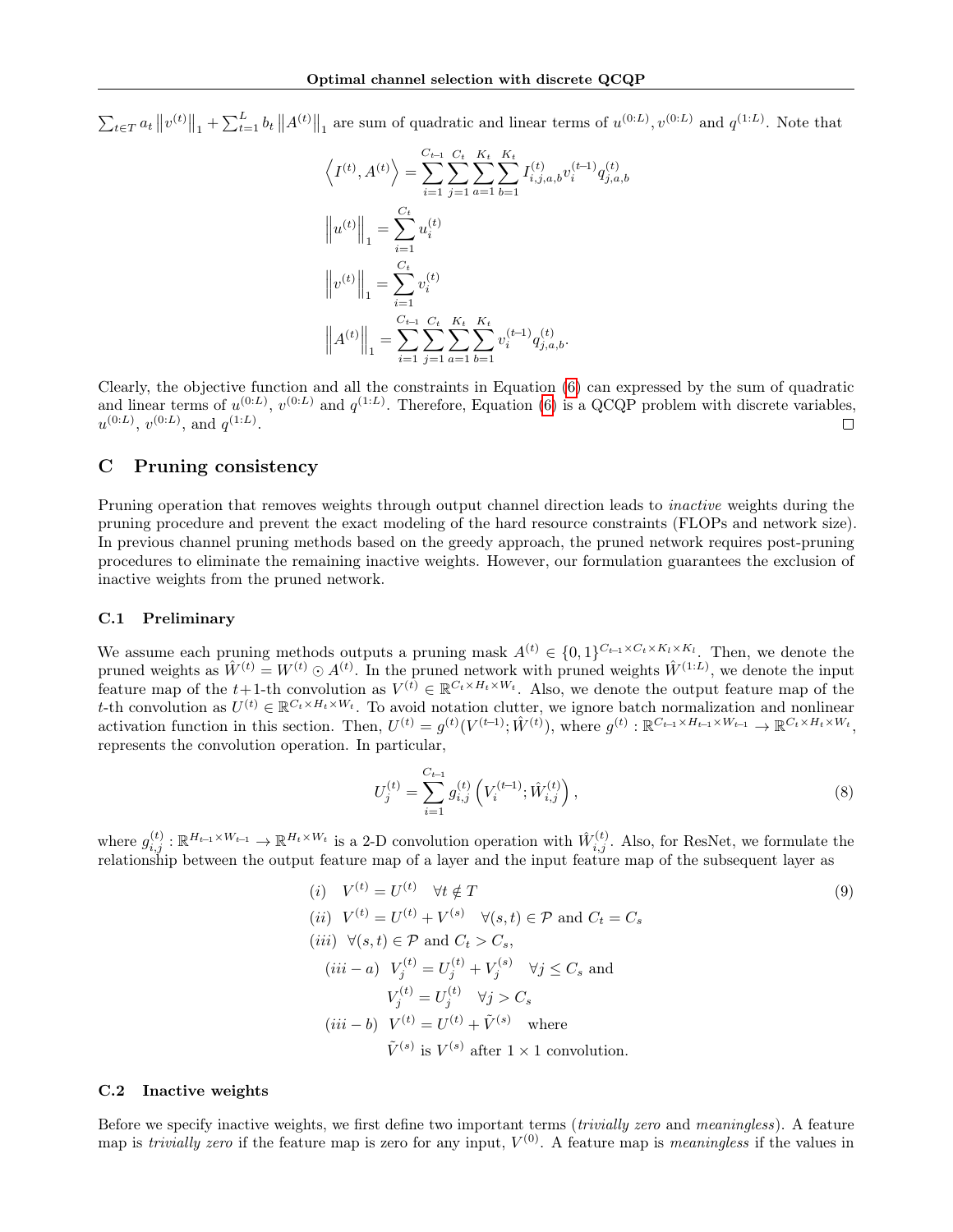the feature map do not have any effect on the final layer output feature map,  $U^{(L)}$ . Concretely, we state the definitions of trivially zero and meaningless in a cascading fashion.

**Trivially zero** We define trivially zero in the ascending order of  $t$ . Concretely, we define trivially zero in the following order  $V^{(0)} \to U^{(1)} \to V^{(1)} \to U^{(2)} \to \cdots \to V^{(L-1)} \to U^{(L)}$ .

1.  $V_j^{(0)}$  in the input feature map is not trivially zero for all j.

- 2.  $U_j^{(t)}$  is trivially zero if and only if  $A_{i,j}^{(t)} = 0_{K_t,K_t}$  or  $V_i^{(t-1)}$  is trivially zero for all  $i \in [C_{t-1}]$  due to Equation [\(8\)](#page-15-0).
- 3. In case of  $V_j^{(t)}$ , we divide the cases according to Equation [\(9\)](#page-15-1). (*i*)  $V_j^{(t)}$  is trivially zero if and only if  $U_j^{(t)}$  is trivially zero. (*ii*)  $V_j^{(t)}$  is trivially zero if and only if  $U_j^{(t)}$  is trivially zero and  $V_j^{(s)}$  is trivially zero.  $(iii - a)$  If  $j \leq C_s$ , the condition is the same with  $(ii)$ . Otherwise, the condition is the same with  $(i)$ .  $(iii - b)$  We suppose the output feature map of the 1 × 1 convolution,  $\tilde{V}_j^{(s)}$ , is not trivially zero. Therefore,  $V_j^{(t)}$  is not trivially zero.

**Meaningless** We define meaningless in descending order of  $t$ . Concretely, we define meaningless in the following order  $U^{(L)} \to V^{(L-1)} \to U^{(L-1)} \to V^{(L-2)} \to \cdots \to U^{(1)} \to V^{(0)}$ .

- 1.  $U_j^{(L)}$  in the final feature map is not meaningless for all j.
- 2.  $V_i^{(t)}$  is meaningless if  $A_{i,j}^{(t+1)} = 0_{K_{t+1}, K_{t+1}}$  or  $U_j^{(t+1)}$  is meaningless for all  $j \in [C_{t+1}]$  due to Equation [\(8\)](#page-15-0).
- 3.  $U_i^{(t)}$  is meaningless if and only if  $V_i^{(t)}$  is meaningless.

<span id="page-16-0"></span>We now move on define *active weight* and *inactive weight* in Definition [1](#page-16-0) with trivially zero and meaningless.

**Definition 1** (Active weight, inactive weight). A weight  $W_{i,j,a,b}^{(t)}$  is an **inactive weight** if 1) the weight is pruned  $(A_{i,j,a,b}^{(t)}=0)$  or 2) the corresponding input channel feature map  $(V_i^{(t-1)})$  is trivially zero or 3) the corresponding output channel feature map  $(U_j^{(t)})$  is meaningless. Conversely, a weight  $W_{i,j,a,b}^{(t)}$  is an **active weight** if 1) the weight is not pruned  $(A_{i,j,a,b}^{(t)} = 1)$  and 2) the corresponding input channel feature map  $(V_i^{(t-1)})$  is not trivially zero and 3) the corresponding output channel feature map  $(U_j^{(t)})$  is not meaningless.

Note that only active weights should account for computation of the resource usage and the sum of the importance of weights. In this next subsection, we show that the inactive weights are provably excluded from the network pruned with our formulation.

# C.3 Pruning consistency in our formulation

In our method, discrete variables  $u^{(0:L)}$ ,  $v^{(0:L)}$ , and  $q^{(1:L)}$  satisfy the constraints in Equation [\(10\)](#page-17-0). We assume at least one of channel activation is set for each layer. Concretely,  $||u^{(t)}||_1 \ge 1$  and  $||v^{(t)}||_1 \ge 1 \quad \forall t$ .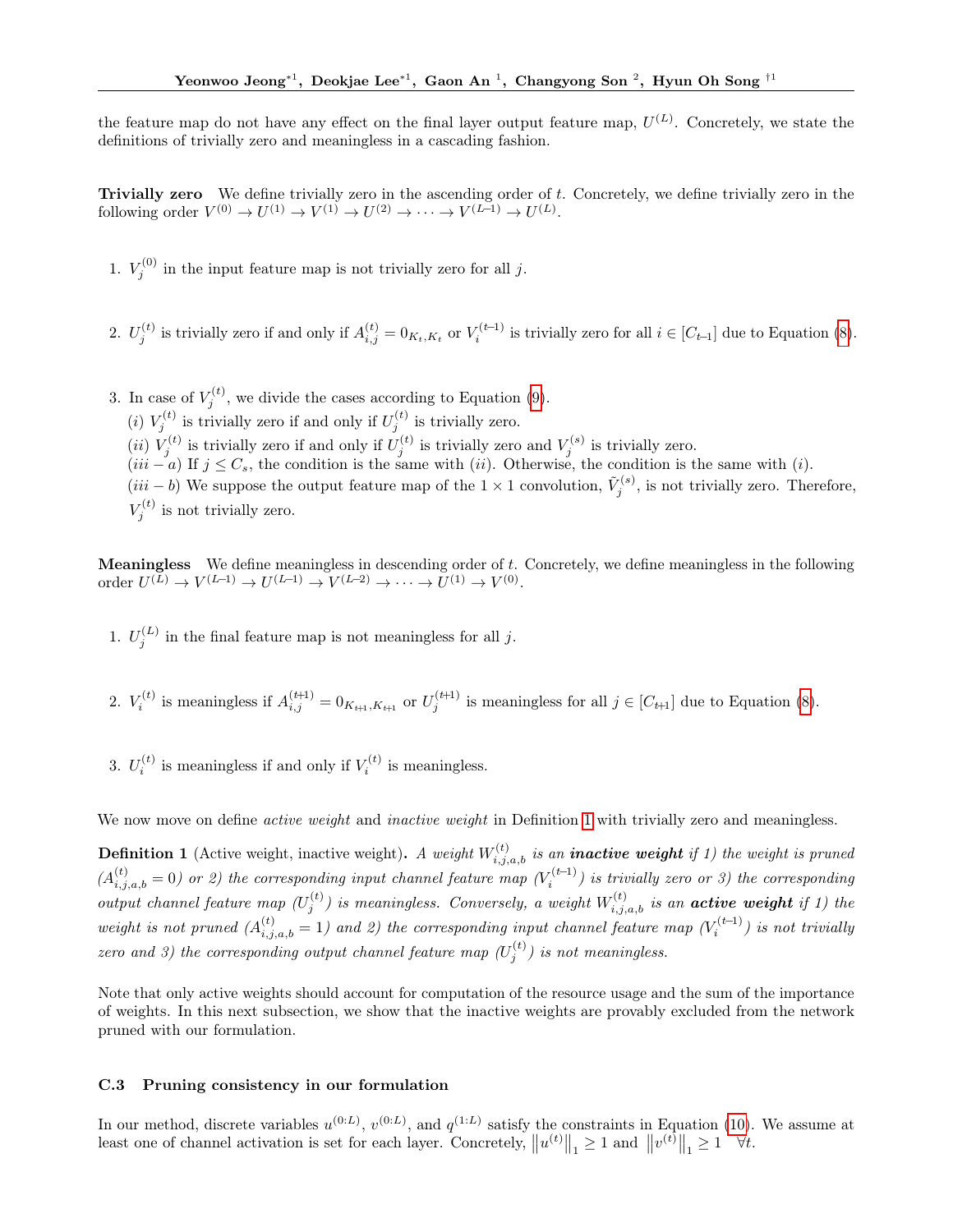<span id="page-17-2"></span><span id="page-17-1"></span>
$$
\left\| u^{(t)} \right\|_{1} \ge 1 \text{ and } \left\| v^{(t)} \right\|_{1} \ge 1 \quad \forall t \tag{10a}
$$

$$
u_j^{(t)} \le \sum_{a,b} q_{j,a,b}^{(t)} \quad \text{and} \quad q_{j,a,b}^{(t)} \le u_j^{(t)} \quad \forall t, j, a, b
$$
 (10b)

$$
(i) \t v^{(t)} = u^{(t)} \quad \forall t \notin T
$$

<span id="page-17-0"></span>
$$
(ii) \ \ u^{(t)} \preceq v^{(t)} \preceq u^{(t)} + v^{(s)} \quad \forall (s, t) \in \mathcal{P} \text{ and } C_t = C_s \tag{10c}
$$

(iii)  $\forall (s,t) \in \mathcal{P}$  and  $C_t > C_s$ ,  $(iii - a)$   $u_j^{(t)} \le v_j^{(t)} \le u_j^{(t)} + v_j^{(s)}$   $\forall j \le C_s$  and  $v_j^{(t)} = u_j^{(t)} \quad \forall j > C_s$  $(iii - b) \;\; u^{(t)} \preceq v^{(t)}$ 

<span id="page-17-3"></span>**Lemma 1.** For  $l \in [L]$ , if  $v_j^{(l-1)} = 1$ , then  $V_j^{(l-1)}$  is not trivially zero.

Proof. We prove by mathematical induction with respect to l.

- 1. When  $l = 1$ , the statement is true since input data is not trivially zero.
- 2. Suppose the statement is true for  $l = 1, \ldots, t$ .
- 3. For j such that  $v_j^{(t)} = 1$ , we can think of three possible cases according to Equation [\(10c\)](#page-17-0)

(i) If  $t \notin T$ ,  $u_j^{(t)} = v_j^{(t)} = 1$ . First,  $\exists i$ ,  $v_i^{(t-1)} = 1$  since  $||v^{(t-1)}||_1 \ge 1$  from Equation [\(10a\)](#page-17-1). By the induction hypothesis,  $V_i^{(t-1)}$  is not trivially zero. On the other hand,  $\exists a, b \quad q_{j,a,b}^{(t)} = 1$  since  $u_j^{(t)} \leq \sum_{a,b} q_{j,a,b}^{(t)}$  from Equation [\(10b\)](#page-17-2). Then,  $A_{i,j,a,b}^{(t)} = v_i^{(t-1)} q_{j,a,b}^{(t)} = 1$ . By the second condition of trivially zero (2),  $U_j^{(t)}$  is not trivially zero since  $V_i^{(t-1)}$  is not trivially zero and  $A_{i,j,a,b}^{(t)} = 1$ . Also, by the third definition of trivially zero  $(3 - (i))$ ,  $V_j^{(t)}$  is not trivially zero since  $U_i^{(t)}$  is not trivially zero. (*ii*) If  $\forall (s,t) \in \mathcal{P}$  and  $C_t = C_s$ ,  $u_j^{(t)} + v_j^{(s)} \ge v_j^{(t)} = 1$ . Then,  $u_j^{(t)} = 1$  or  $v_j^{(s)} = 1$ . If  $u_j^{(t)} = 1$ ,  $U_j^{(t)}$  is not trivially zero as in (*i*). If  $v_j^{(s)} = 1$ ,  $V_j^{(s)}$  is not trivially zero by the induction hypothesis. By the definition of trivially zero  $(3 - (ii))$ ,  $V_j^{(t)}$  is not trivially zero since  $V_j^{(s)}$  or  $U_j^{(t)}$  is not trivially zero.

(*iii*)  $\forall (s,t) \in \mathcal{P}$  and  $C_t > C_s$ ,

 $(iii - a)$  If  $j \leq C_s$ , the proof is the same with  $(ii)$ . Otherwise, the proof is the same with  $(i)$ .

 $(iii - b)$  By the definition of trivially zero  $(3 - (iii - b))$ ,  $V_j^{(t)}$  is not trivially zero. In every possible cases,  $V_j^{(t)}$  is not trivially zero and the statement is true for  $l = t+1$ .

<span id="page-17-4"></span>By mathematical induction, for  $l \in [L]$ , if  $v_j^{(l-1)} = 1$ , then  $V_j^{(l-1)}$  is not trivially zero.  $\Box$ **Lemma 2.** For  $l \in [L]$ , if  $u_i^{(l)} = 1$ , then  $U_i^{(l)}$  is not meaningless.

Proof. We prove by mathematical induction with respect to l.

- 1. When  $l = L$ , the statement is true since  $U^{(L)}$  is not meaning less.
- 2. Suppose the statement is true for  $l = t+1, \ldots, L$ .
- 3. For i such that  $u_i^{(t)} = 1$ ,  $v_i^{(t)} = 1$  since  $v_i^{(t)} \ge u_i^{(t)}$ . Then,  $\exists j \quad u_j^{(t+1)} = 1$  since  $||u^{(t+1)}||_1 \ge 1$  from Equation [\(10a\)](#page-17-1). By the induction hypothesis,  $U_j^{(t+1)}$  is not meaningless. On the other hand,  $\exists a, b \quad q_{j,a,b}^{(t+1)} = 1$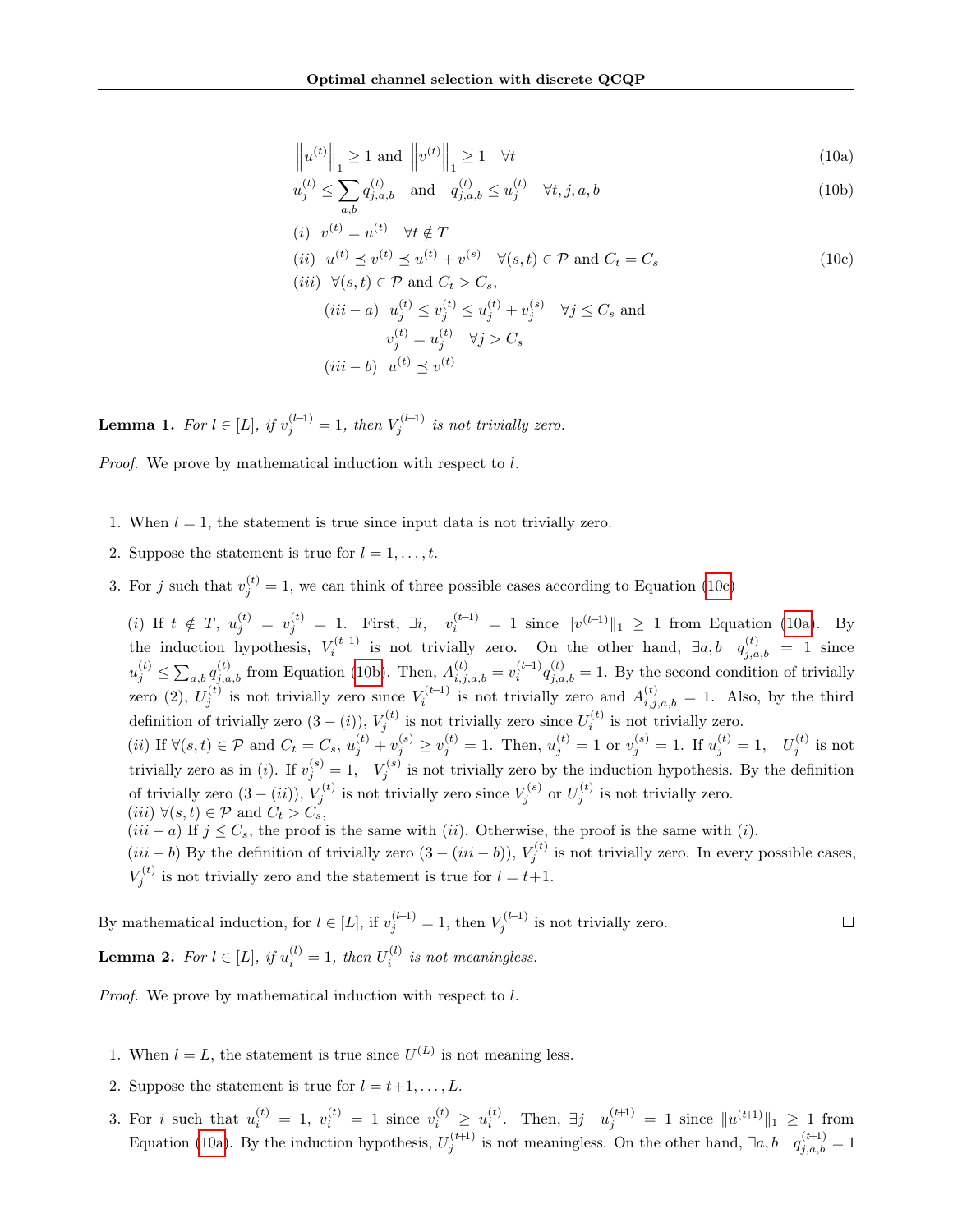since  $u_j^{(t+1)} \leq \sum_{a,b} q_{j,a,b}^{(t+1)}$  from Equation [\(10b\)](#page-17-2). Then,  $A_{i,j,a,b}^{(t+1)} = v_i^t q_{j,a,b}^{(t+1)} = 1$ . By the definition of meaningless (2),  $V_i^{(t)}$  is not meaningless. By the definition of meaningless (3),  $U_i^{(t)}$  is not meaningless. The statement is true for  $l = t$ .

 $\Box$ 

By mathematical induction, for  $l \in [L]$ , if  $u_i^{(l)} = 1$ , then  $U_i^{(l)}$  is not meaningless.

<span id="page-18-2"></span>**Proposition 2.** Optimizing over the input and output channel activation variables  $u^{(0:L)}$ ,  $v^{(0:L)}$  and shape column activation variables  $q^{(1:L)}$  under the constraints in Equation [\(10\)](#page-17-0) prevents the existence of any inactive weights in the pruned network guaranteeing exact computation of 1) resource usage and 2) the sum of the importance of active weights in the pruned network.

*Proof.* Weight  $W_{i,j,a,b}^{(l)}$  is not pruned if  $A_{i,j,a,b}^{(l)} = 1$  $A_{i,j,a,b}^{(l)} = 1$ . If  $A_{i,j,a,b}^{(l)} = 1$ , then  $u_j^{(l)} = 1$  and  $v_i^{(l-1)} = 1$ . Then, by Lemma 1 and Lemma [2,](#page-17-4)  $V_i^{(l-1)}$  is not trivially zero and  $U_j^{(l)}$  is not meaningless. By Definition [1,](#page-16-0) the weight  $W_{i,j,a,b}^{(l)}$  is active. All the remaining weights in the network pruned with our method are active, which guarantees the exact specification of resource usage and sum of the importance of active weights in Equation [\(6\)](#page-13-0).  $\Box$ 

<span id="page-18-1"></span>**Proposition 1.** Optimizing over the input and output channel activation variables  $r^{(0:L)}$  and shape column activation variables  $q^{(1:L)}$  under the constraints in Equation [\(4\)](#page-10-1) prevents the existence of any inactive weights in the pruned network guaranteeing exact computation of 1) resource usage and 2) the sum of the importance of active weights in the pruned network.

*Proof.* Proposition [1](#page-18-1) is the special case of Proposition [2](#page-18-2) when  $u^{(t)} = v^{(t)}$  ( $:= r^{(t)}$ ),  $q_{j,a,b}^{(t)} = u_j^{(t)}$ , and  $\mathcal{P} =$  $\emptyset \forall t, j, a, b.$  $\Box$ 

#### <span id="page-18-0"></span>0.3 0.3 0.3 Actual time (ms) Actual time (ms) Actual time (ms) Actual time (ms) Actual time (ms) Actual time (ms) 0.2 0.2 0.2 0.1 0.1 0.1 0 0 0 0 0.1 0.2 0.3 0 0.1 0.2 0.3 0 0.1 0.2 0.3 Estimated time (ms) Estimated time (ms) Estimated time (ms) (a) M1 (c) M3 (b) M2 0.3 0.3 0.3 Actual time (ms) Actual time (ms) Actual time (ms) Actual time (ms) Actual time (ms) Actual time (ms) 0.2 0.2 0.2 0.1 0.1 0.1  $\theta$  $\theta$  $\overline{0}$ 0 0.1 0.2 0.3 0 0.1 0.2 0.3 0 0.1 0.2 0.3 Estimated time (ms) Estimated time (ms) Estimated time (ms) (d) M4 (e) M5 (f) M6

# D Selecting a model for inference time estimation

Figure 7: Estimated inference time vs. actual wall-clock inference time of convolution operations using each prediction models. The blue area indicates the error of the estimated value is under 10% with respect to the actual value.

In this section, we aim to find a quadratic model that accurately predicts the inference time of convolution operations. We then analyze the coefficients of the proposed model and provide some intuitive meanings behind each term. Finally, we verify the proposed model is able to accurately predict the inference time of the whole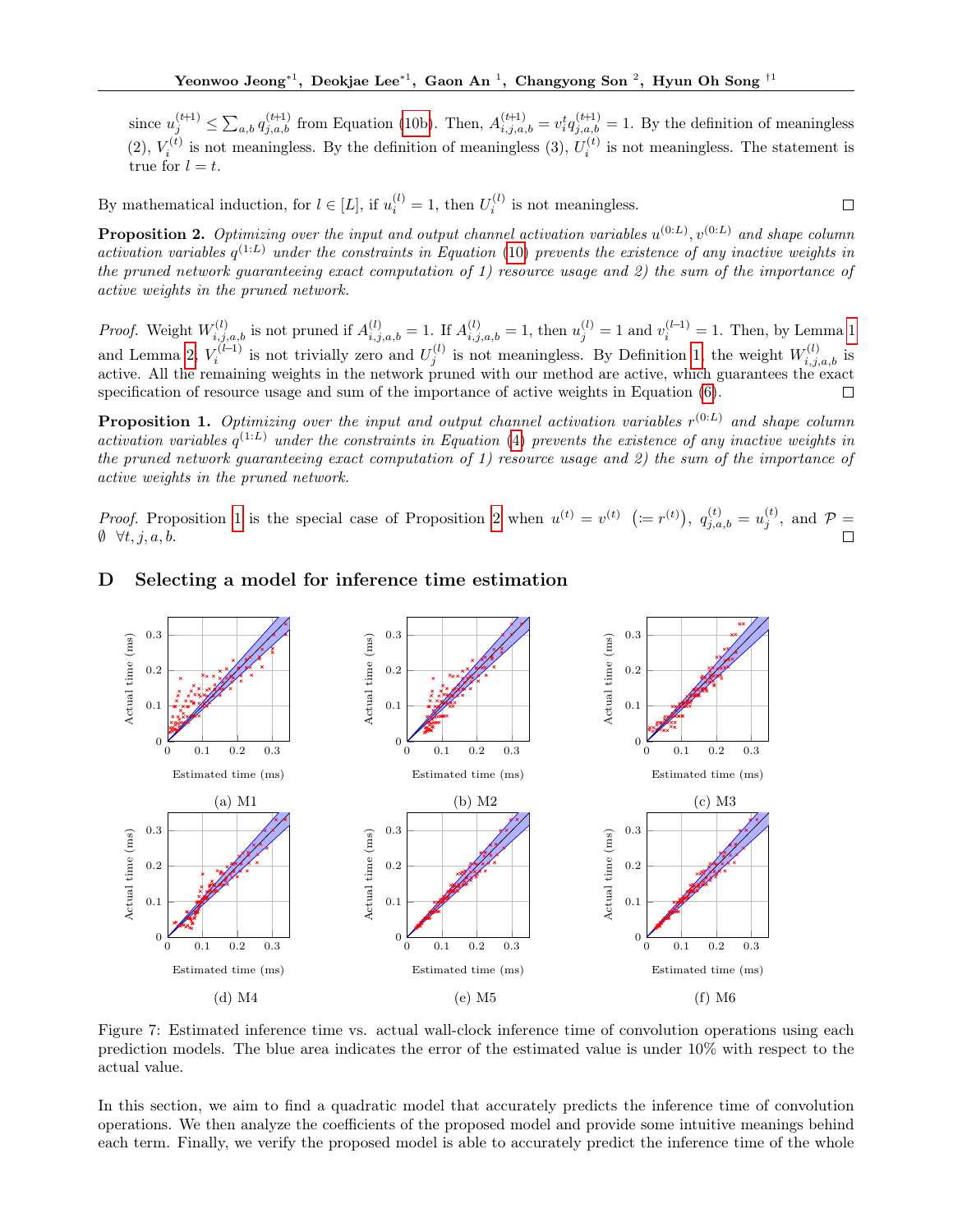pruned network as well, using ResNet-50 as the baseline network. We use a machine with Intel Xeon E5-2650 CPU and Titan XP GPU as default. In Appendix [D.3,](#page-20-0) we also experiment on another machine with Xeon Gold 5220R CPU and Geforce RTX 2080 Ti GPU.

Before we start, we define some notations to describe the convolution operation. We denote the kernel size, the stride, and the padding of a convolution operation as  $k$ , s and p, respectively. Also, we denote the number of the input channels and the output channels as  $n_{\text{in}}$  and  $n_{\text{out}}$ . Finally, we denote the shape of the input and the output feature map as  $(n_{\text{in}}, H_{\text{in}}, W_{\text{in}})$  and  $(n_{\text{out}}, H_{\text{out}}, W_{\text{out}})$ , respectively.

#### D.1 Model selection

We first build a candidate set of quadratic models that estimate the inference time of a convolution operation and denote the models from M1 to M6, as described in Table [7.](#page-19-0) Then, we measure the actual wall-clock inference times of the convolution operations without bias terms, where  $(H_{in}, W_{in}) = (56, 56), k = 3, s = 1,$  $p=1$ , and  $(n_{\text{in}}, n_{\text{out}}) \in \{(16x, 16y) \mid x, y \in [10]\}.$  Concretely, the inference time samples can be represented as  $\{(n_{\rm in}^{(i)}, n_{\rm out}^{(i)}, \text{WallClock}^{(i)})\}_{i=1}^{100}$ . Using these samples as the dataset, we find the best coefficients for each candidate models via least square regression. For example, in the case of M6, we solve the following optimization problem to find  $\alpha^*, \beta^*, \gamma^*$ , and  $\delta^*$  that best fits the inference time samples:

$$
\min_{\alpha,\beta,\gamma,\delta} \sum_{i=1}^{100} \left( \mathrm{WallClock}^{(i)} - \alpha - \beta n_{\text{in}}^{(i)} - \gamma n_{\text{out}}^{(i)} - \delta n_{\text{in}}^{(i)} n_{\text{out}}^{(i)} \right)^2.
$$

Figure [7](#page-18-0) shows the estimated inference time versus the wall-clock inference time when using each quadratic model with its best coefficients. We observe that M5 and M6 show the most successful estimation performance. More concretely, the mean percent error (MPE) and the  $R^2$  value in Table [7](#page-19-0) verifies that M5 and M6 are the most accurate models. That said, since M5 is a simpler model compared to M6 and the performance gap between the two models is negligible, we select M5 as our prediction model to estimate the inference time of convolution operations and analyze the coefficients of this model.

<span id="page-19-0"></span>Table 7: Description of the candidate quadratic models (M1-M6) for estimating the inference time of a convolution operation and their Mean Percent Error  $(\%)$  and  $R^2$  values after regression over the inference time samples.

| Notation | Model                                                                            | Mean Percent Error $(\%)$ | $R^2$ |
|----------|----------------------------------------------------------------------------------|---------------------------|-------|
| M1       | $\delta n_{\rm in} n_{\rm out}$                                                  | 28.9                      | 0.687 |
| M2       | $\alpha + \delta n_{\rm in} n_{\rm out}$                                         | 26.8                      | 0.846 |
| M3       | $\alpha + \beta n_{\rm in} + \gamma n_{\rm out}$                                 | 19.9                      | 0.912 |
| M4       | $\alpha + \gamma n_{\text{out}} + \delta n_{\text{in}} n_{\text{out}}$           | 19.3                      | 0.918 |
| М5       | $\alpha + \beta n_{\rm in} + \delta n_{\rm in} n_{\rm out}$                      | 7.68                      | 0.960 |
| M6.      | $\alpha + \beta n_{\rm in} + \gamma n_{\rm out} + \delta n_{\rm in} n_{\rm out}$ | 7.67                      | 0.960 |

#### D.2 Analysis of the coefficients

We conduct additional experiments to analyze the coefficients  $\beta$  and  $\delta$  of M5 by varying  $H_{\text{in}}$ ,  $W_{\text{in}}$ ,  $k$ , and s. We consider 96 hyperparameter configurations of  $(k, s, p, H_{\text{in}}, W_{\text{in}})$ , sampled from  $\{(2x - 1, y, x - 1, 52 + 4z, 52 + 4z) \}$  $(x, y, z) \in [4] \times [2] \times [12]$ . For each sampled configuration, we measure the wall-clock inference times of 25 different convolution operations with  $(n_{\text{in}}, n_{\text{out}}) \in \{(16x, 16y) \mid x, y \in [5]\}$  and fit the parameters  $\alpha, \beta$ , and  $\delta$ . As a result, we get 96 pairs of  $\beta$  and  $\delta$  values each corresponding to the 96 configurations. Examining the results, we observe a strong linear relationship between  $(\beta, \delta)$  and  $k^2 \frac{H_{\text{in}} W_{\text{in}}}{s^2}$ , as illustrated in Figure [8.](#page-20-1) Combining this with the fact that the FLOPs of a convolution operation is equal to  $k^2 \frac{H_{\rm in} W_{\rm in}}{s^2} n_{\rm in} n_{\rm out}$ , we can hypothesize that  $\delta n_{\rm in} n_{\rm out}$ in M5 represents the contribution of the computation cost (FLOPs) to the inference time. Also, the term  $\beta n_{\rm in}$  in M5 is proportional to  $k^2 \frac{H_{\text{in}} W_{\text{in}}}{s^2} n_{\text{in}}$ . We assume that  $\beta n_{\text{in}}$  represents the contribution of the memory access cost (MAC), as storing  $\frac{H_{\text{in}}W_{\text{in}}}{s^2}$  patches of the input feature map, each of size  $k^2n_{\text{in}}$ , accounts for the major part of the MAC. As more detailed calculation of the MAC may differ depending on the software and the hardware used, we leave further analysis as a future work.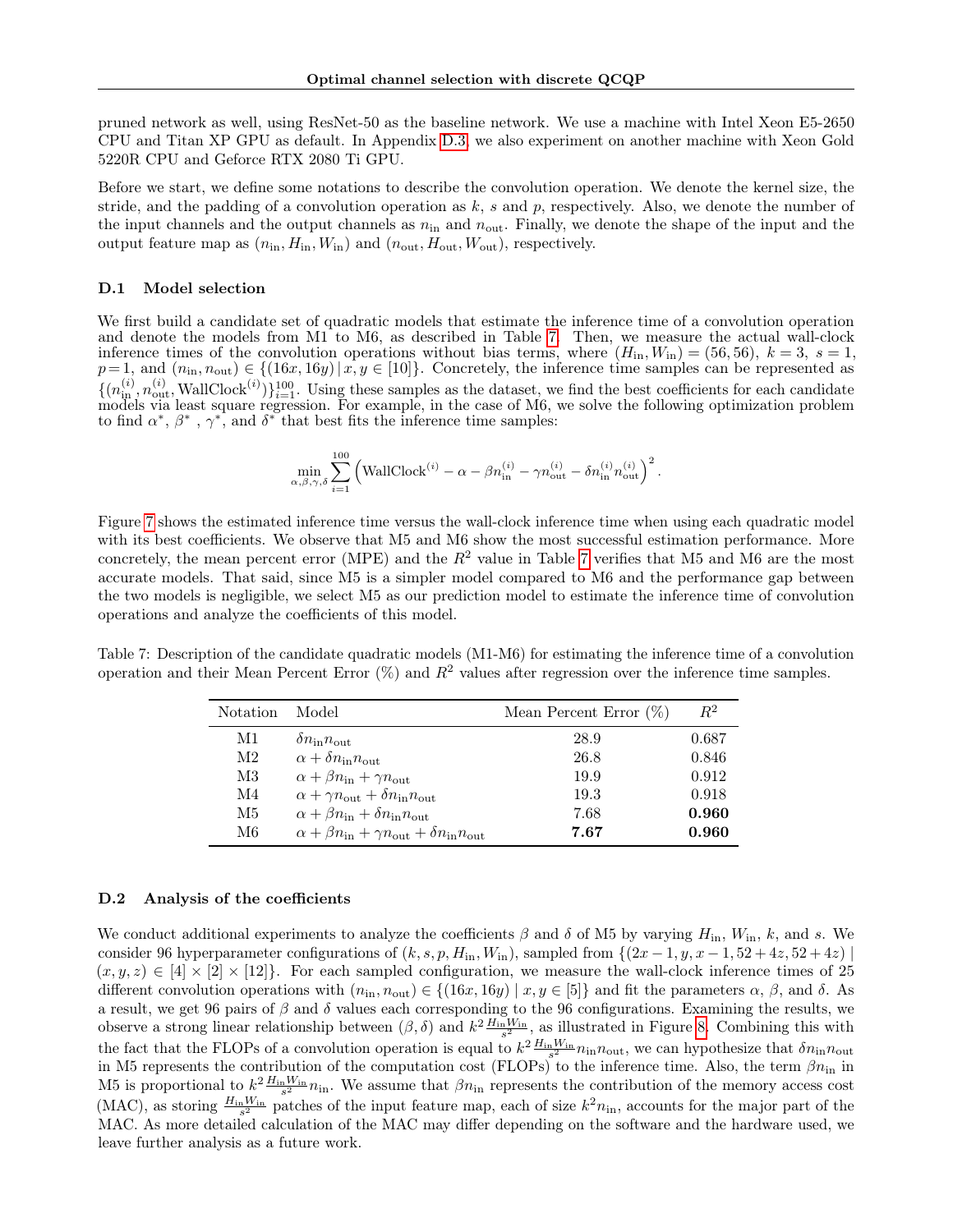<span id="page-20-1"></span>

Figure 8: Plot of  $k^2 \frac{H_{\text{in}} W_{\text{in}}}{s^2}$  vs.  $\beta$  (left) and  $\delta$  (right). The  $R^2$  values without bias terms are 0.971 (left) and 0.979 (right). The blue lines are the linear lines without bias terms which best fit these points.

#### <span id="page-20-0"></span>D.3 Inference time estimation on ResNet-50

We show our quadratic model can accurately predict the inference time of the whole ResNet-50 network as well as its convolution modules. Here, we also predict the inference time using M6. This is to take into account the batch normalization and the activation function that come after the convolution operation since these operations are only dependent on  $n_{\text{out}}$ . Considering these two functions with M6 enables a more accurate prediction of the wall-clock inference time of the whole network.

As a first step, we estimate the inference time of each convolution operation in ResNet-50. In particular, on M5, we estimate the inference time of only the convolution operation. On M6, we estimate the inference time of the convolution operation along with its subsequent operations (batch normalization and activation function). The results in Table [8](#page-21-0) show that M5 and M6 successfully estimate the actual inference time on two different machines. Concretely, the average MPE value of M5 and M6 at a Titan XP machine are 6.48% and 7.98%, respectively. Also, the average MPE value of M5 and M6 at a RTX 2080 Ti machine are 11.66% and 10.66%, respectively.

Next, we estimate the wall-clock inference time of the pruned ResNet-50 with M6 by summing all of the estimated inference time of the convolution modules, including the batch normalization and activation function. Figure [9](#page-22-0) shows the estimated inference time and the corresponding wall-clock inference time of ResNet-50 while varying the number of channels. Our proposed quadratic model M6 achieves 3.1% and 3.5% error rates on average when estimating the inference time of ResNet-50 from Titan XP and RTX 2080 Ti, respectively.

# E Coordinate descent style optimization

In this section, we provide a block coordinate descent-style optimization algorithm for solving Equation [\(6\)](#page-13-0) in Algorithm [1.](#page-21-1) Note that Equation [\(6\)](#page-13-0) is the generalized version of Equation (3) in Section 3.2.

We first set all shape column activation variables to  $(q_{j,a,b}^{(t)} = u_j^{(t)} \forall t, j, a, b)$ . Then, we optimize over the input and output channel activation variables  $(u^{(0:L)}, v^{(0:L)})$  in a block coordinate descent fashion with the resource constraint  $M/\gamma$  where  $\gamma$  is the average spatial sparsity smaller than 1. Then, we optimize over the shape column activation variables  $q^{(1:L)}$ , fixing the input and output channel activation variables. In all experiments using Algorithm 1,  $\gamma$  is decreased from 'M/(Resource requirment of the initial network)' to 1.0 with a step size of 0.1. After the pruning procedure, we employ one round of finetuning on the pruned network. Note that in Algorithm [1,](#page-21-1) we denote the objective function in Equation [\(6\)](#page-13-0) as  $f(\cdot)$  when the shape column activations are all forced to match the output channel activations  $(q_{j,a,b}^{(t)} = u_j^{(t)} \forall t, j, a, b)$ . z denotes the concatenated variables of input and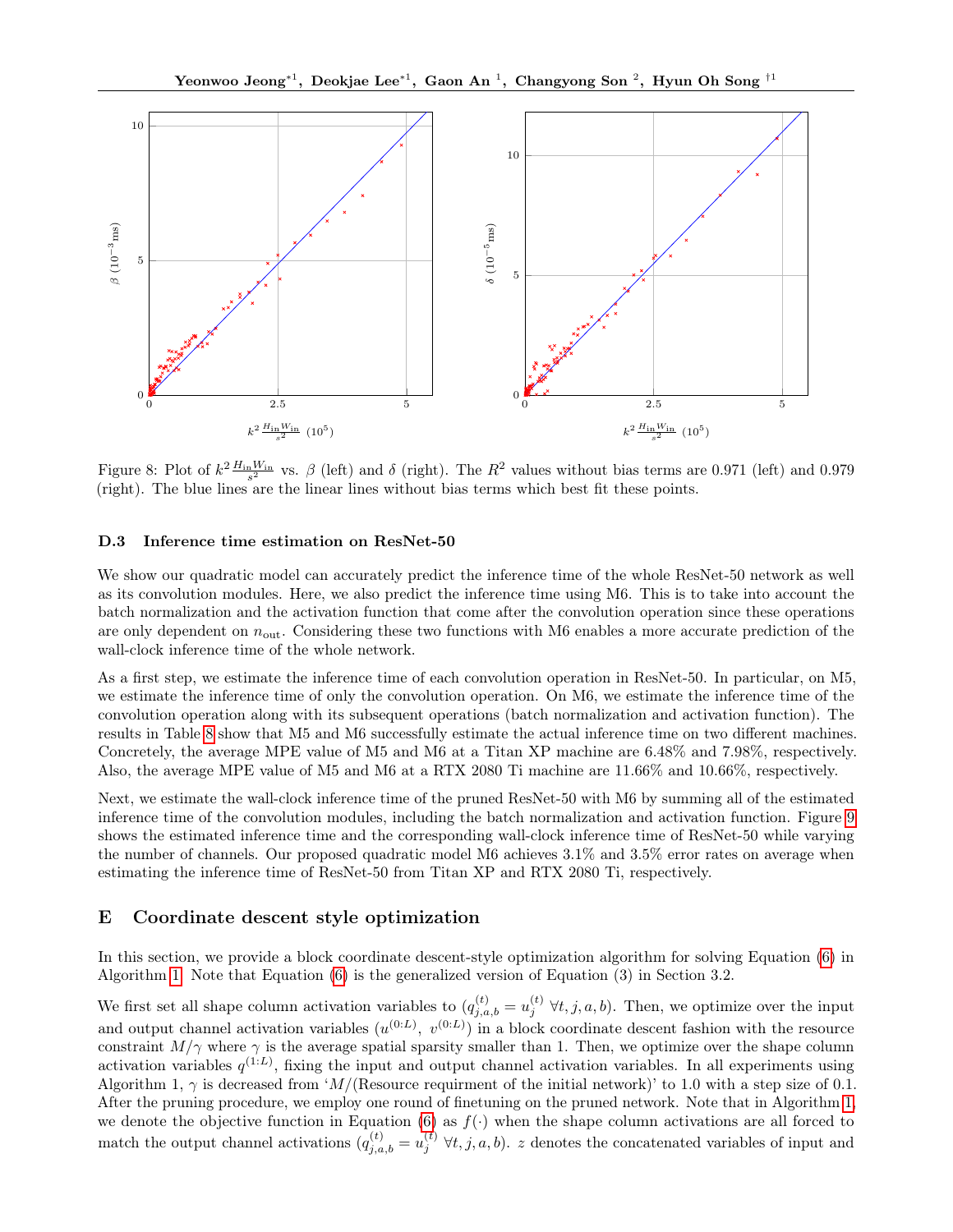<span id="page-21-0"></span>Table 8: Mean Percent Error (MPE) and  $R^2$  values for estimating the inference time of each convolution layer in ResNet-50 architecture on a machine with Intel Xeon E5-2650 CPU and Titan XP GPU ('Titan XP'), and a machine with Xeon Gold 5220R CPU and Geforce RTX 2080 Ti GPU ('RTX 2080 Ti'). On M5, we estimate the inference time of only the convolution operation, while on M6 we also take into account the inference of the subsequent batch normalization and activation function (ReLU). 'Avg' represents the averaged MPE and  $R^2$ value of all convolutional layers in ResNet-50.

|                    |                |                |                |              |                  |                |                  | Titan XP  |       | RTX 2080 Ti |       |
|--------------------|----------------|----------------|----------------|--------------|------------------|----------------|------------------|-----------|-------|-------------|-------|
|                    | Layer          | $H_{\rm in}$   | $W_{\rm in}$   | $n_{\rm in}$ | $n_{\text{out}}$ | k              | $\boldsymbol{s}$ | $MPE(\%)$ | $R^2$ | MPE(%)      | $R^2$ |
| conv1              | 1              | 224            | 224            | 3            | 64               | $\overline{7}$ | $\overline{2}$   | 5.07      | 0.85  | 4.65        | 0.10  |
| Block1             | $\overline{2}$ | 56             | 56             | 64           | 64               | 1              | 1                | 1.21      | 0.52  | 0.95        | 0.42  |
|                    | 3              | 56             | 56             | 64           | 64               | 3              | 1                | 6.81      | 0.97  | 9.03        | 0.93  |
|                    | $\overline{4}$ | 56             | 56             | 64           | 256              | 1              | 1                | 3.46      | 0.40  | 10.30       | 0.73  |
|                    | 5              | 56             | 56             | 256          | 64               | 1              | 1                | 12.86     | 0.80  | 12.84       | 0.87  |
| Block2             | 11             | 56             | 56             | 256          | 128              | 1              | $\mathbf{1}$     | 13.25     | 0.83  | 13.83       | 0.90  |
|                    | 12             | 28             | 28             | 128          | 128              | 3              | $\overline{2}$   | 6.93      | 0.59  | 7.49        | 0.90  |
|                    | 13             | 28             | 28             | 128          | 512              | 1              | 1                | 1.03      | 0.33  | 11.20       | 0.56  |
|                    | 14             | 28             | 28             | 512          | 128              | 1              | 1                | 7.60      | 0.55  | 14.19       | 0.78  |
|                    | 15             | 28             | 28             | 128          | 128              | 3              | 1                | 15.42     | 0.87  | 10.83       | 0.86  |
| Block <sub>3</sub> | 23             | 28             | 28             | 512          | 256              | 1              | 1                | 11.57     | 0.78  | 11.80       | 0.93  |
|                    | 24             | 14             | 14             | 256          | 256              | 3              | $\overline{2}$   | 6.45      | 0.95  | 6.69        | 0.82  |
|                    | 25             | 14             | 14             | 256          | 1024             | 1              | 1                | 1.93      | 0.51  | 13.13       | 0.63  |
|                    | 26             | 14             | 14             | 1024         | 256              | 1              | 1                | 2.77      | 0.49  | 11.64       | 0.86  |
|                    | 27             | 14             | 14             | 256          | 256              | 3              | 1                | 7.93      | 0.95  | 17.63       | 0.76  |
| Block4             | 41             | 14             | 14             | 1024         | 512              | 1              | 1                | 13.17     | 0.66  | 12.75       | 0.90  |
|                    | 42             | 7              | $\overline{7}$ | 512          | 512              | 3              | $\overline{2}$   | 10.70     | 0.97  | 11.35       | 0.91  |
|                    | 43             | $\overline{7}$ | $\overline{7}$ | 512          | 2048             | 1              | 1                | 6.32      | 0.58  | 9.84        | 0.57  |
|                    | 44             | $\overline{7}$ | $\overline{7}$ | 2048         | 512              | 1              | 1                | 11.75     | 0.83  | 9.84        | 0.72  |
|                    | 45             | 7              | $\overline{7}$ | 512          | 512              | 3              | 1                | 8.72      | 0.97  | 11.64       | 0.92  |
| Avg                |                |                |                |              |                  |                |                  | 6.48      | 0.67  | 11.66       | 0.74  |

(a) Convolution, M5

(b) Convolution, batch normalization, and activation function, M6

|                    |                |                |                |              |                  |                  |                  | Titan XP  |       | RTX 2080 Ti |       |
|--------------------|----------------|----------------|----------------|--------------|------------------|------------------|------------------|-----------|-------|-------------|-------|
|                    | Layer          | $H_{\rm in}$   | $W_{\rm in}$   | $n_{\rm in}$ | $n_{\text{out}}$ | $\boldsymbol{k}$ | $\boldsymbol{s}$ | $MPE(\%)$ | $R^2$ | MPE(%)      | $R^2$ |
| conv1              | 1              | 224            | 224            | 3            | 64               | $\overline{7}$   | $\overline{2}$   | 4.79      | 0.79  | 10.20       | 0.06  |
| Block1             | $\overline{2}$ | 56             | 56             | 64           | 64               | 1                | $\mathbf{1}$     | 0.61      | 0.33  | 0.36        | 0.60  |
|                    | 3              | 56             | 56             | 64           | 64               | 3                | 1                | 5.06      | 0.97  | 4.99        | 0.96  |
|                    | $\overline{4}$ | 56             | 56             | 64           | 256              | 1                | 1                | 10.44     | 0.84  | 14.67       | 0.91  |
|                    | 5              | 56             | 56             | 256          | 64               | 1                | 1                | 10.30     | 0.91  | 10.00       | 0.95  |
| Block2             | 11             | 56             | 56             | 256          | 128              | 1                | 1                | 9.67      | 0.92  | 9.59        | 0.95  |
|                    | 12             | 28             | 28             | 128          | 128              | 3                | $\overline{2}$   | 11.90     | 0.65  | 8.34        | 0.90  |
|                    | 13             | 28             | 28             | 128          | 512              | 1                | 1                | 5.87      | 0.82  | 9.83        | 0.82  |
|                    | 14             | 28             | 28             | 512          | 128              | 1                | 1                | 10.60     | 0.67  | 12.28       | 0.88  |
|                    | 15             | 28             | 28             | 128          | 128              | 3                | 1                | 14.35     | 0.91  | 10.28       | 0.86  |
| Block <sub>3</sub> | 23             | 28             | 28             | 512          | 256              | 1                | 1                | 10.43     | 0.89  | 9.55        | 0.95  |
|                    | 24             | 14             | 14             | 256          | 256              | 3                | $\overline{2}$   | 5.84      | 0.96  | 9.46        | 0.82  |
|                    | 25             | 14             | 14             | 256          | 1024             | 1                | 1                | 6.27      | 0.66  | 11.24       | 0.83  |
|                    | 26             | 14             | 14             | 1024         | 256              | 1                | 1                | 6.89      | 0.67  | 10.24       | 0.90  |
|                    | 27             | 14             | 14             | 256          | 256              | 3                | 1                | 5.40      | 0.98  | 15.93       | 0.76  |
| Block4             | 41             | 14             | 14             | 1024         | 512              | $\mathbf{1}$     | 1                | 13.38     | 0.78  | 11.55       | 0.91  |
|                    | 42             | $\overline{7}$ | $\overline{7}$ | 512          | 512              | 3                | $\overline{2}$   | 10.21     | 0.98  | 14.79       | 0.86  |
|                    | 43             | $\overline{7}$ | 7              | 512          | 2048             | 1                | 1                | 9.72      | 0.69  | 9.45        | 0.86  |
|                    | 44             | $\overline{7}$ | $\overline{7}$ | 2048         | 512              | 1                | 1                | 10.07     | 0.91  | 7.23        | 0.92  |
|                    | 45             | $\overline{7}$ | $\overline{7}$ | 512          | 512              | 3                | $\mathbf{1}$     | 5.63      | 0.98  | 10.90       | 0.93  |
| Avg                |                |                |                |              |                  |                  |                  | 7.98      | 0.81  | 10.66       | 0.85  |

#### Algorithm 1 Succinct channel and spatial pruning optimization via QCQP

 $\textbf{Input:} \quad B, \, M, \, \gamma, \, a_l, a'_l, b'_l, I^{(l)} \quad$  $\forall l$ Initialize  $u^{(0:L)}$ ,  $v^{(0:L)}$ .  $M \coloneqq M/\gamma$ . for  $n = 1, \ldots, \text{MAXITER}$  do for  $i = 0, ..., L - B + 1$  do  $z = [u^{(i:i+B-1)}, v^{(i:i+B-1)}]$  $\tilde{f}(z) = f(z; \text{rest of the variables in } u, v \text{ fixed}).$ Optimize  $\tilde{f}(z)$  with respect to z under the constraints in Equation [\(6\)](#page-13-0). end for end for  $M \coloneqq \gamma M$ Optimize Equation [\(6\)](#page-13-0) with respect to  $q^{(1:L)}$  while fixing  $u^{(0:L)}$  and  $v^{(0:L)}$ . **Output :**  $u^{(0:L)}, v^{(0:L)}, q^{(1:L)}$ 

<span id="page-21-1"></span>output channel activation in the target block.

We additionally conducted an experiment to check the CPLEX performance of Algorithm [1](#page-21-1) compared to direct optimization on Equation [\(6\)](#page-13-0), which we denote as Algorithm 0. However, Algorithm 0 is not scalable even in ResNet-20 on CIFAR-10. Therefore we compare Algorithm 0 and 1 for the first eight layers of ResNet-56. We set  $B = 2$  and adjust  $\gamma$  with a step size of 0.1. Algorithm 1 succeeds in increasing the objective value to 100.16 in 12 minutes, while Algorithm 0 reaches 106.27 in 1 hour. Also, Algorithm 1 requires only 3 hours and 4GB memory for pruning ResNet-50 on ImageNet.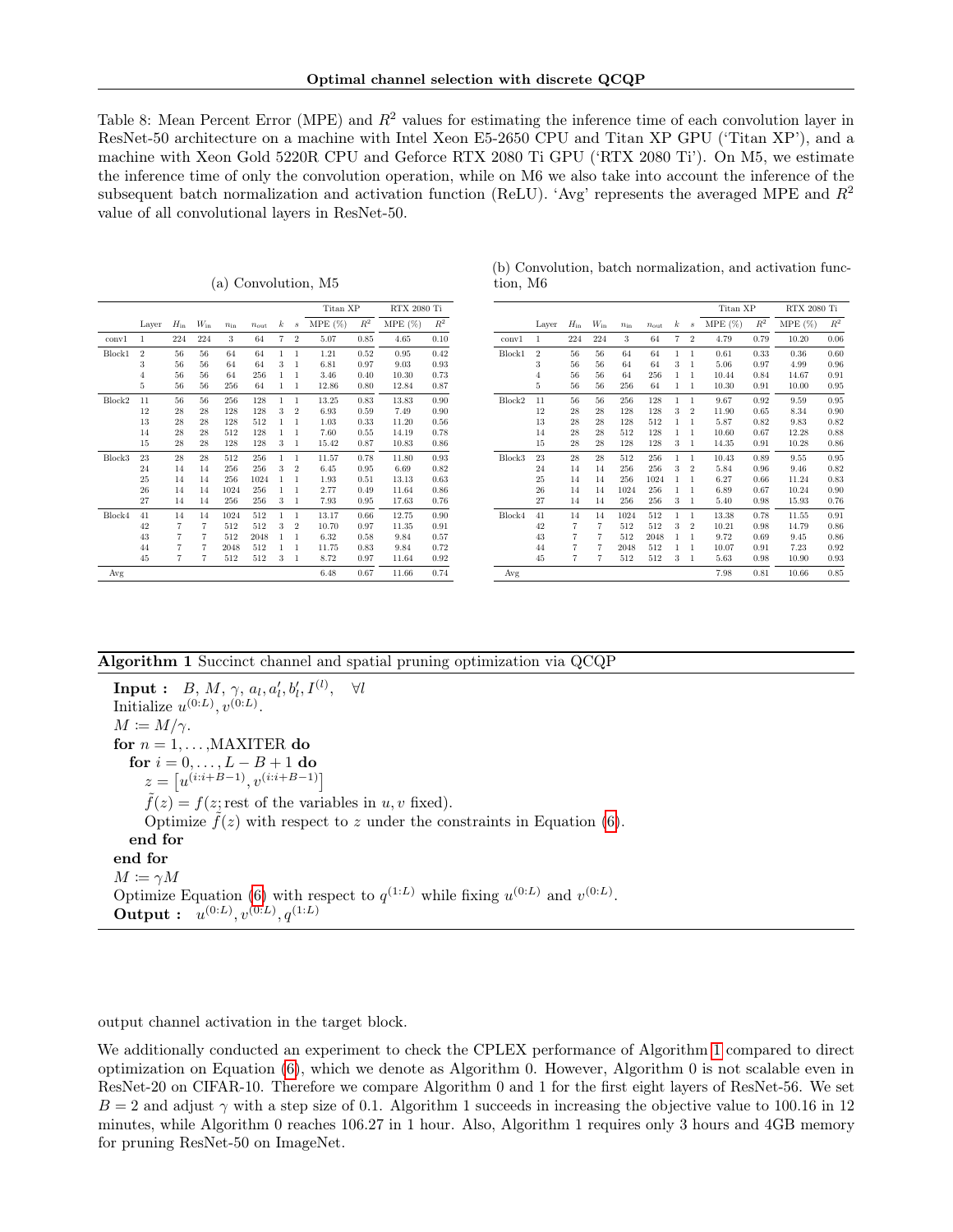<span id="page-22-0"></span>

Figure 9: Estimated inference time vs. actual wall-clock time of ResNet-50 architecture while varying the number of channels at a machine with Intel Xeon E5-2650 CPU and Titan XP GPU (a), and a machine with Xeon Gold 5220R CPU and Geforce RTX 2080 Ti GPU (b). The blue area indicates the error of the estimated value is under 10% with respect to the actual wall-clock time.

# F Implementation details and Additional experiment results

# F.1 Implementation details

For ResNet experiments, we mostly follow the implementation from FPGM [\(He et al., 2019\)](#page-8-5). We apply batch normalization and remove bias weight in every convolution layer. Zero padding and  $1 \times 1$  convolution are used as the downsampling technique in CIFAR-10 [\(Krizhevsky et al., 2009\)](#page-8-21) and ImageNet [\(Russakovsky et al., 2015\)](#page-9-16), respectively.

For CIFAR-10 experiments on ResNet [\(He et al., 2016\)](#page-8-9) architectures, we finetune the pruned model from the pretrained network given in [He et al.](#page-8-5) [\(2019\)](#page-8-5) and follow the protocol of [He et al.](#page-8-5) [\(2019\)](#page-8-5) for fair comparison. We finetune the pruned network for 200 epochs with batch size 128 and initial learning rate 0.01. Then, we adjust the learning rate at 60, 120, and 160 epoch by multiplying 0.2 each time. We use SGD optimizer with momentum 0.9, weight decay  $5 \times 10^{-4}$ , and Nesterov momentum. For CIFAR-10 experiments on the DenseNet-40 architecture, we finetune the pruned network for 300 epochs with batch size 128 and initial learning rate 0.1. We adjust the learning rate at 150 and 225 epoch by multiplying 0.1. Here, we also use SGD optimizer with momentum 0.9, weight decay  $5 \times 10^{-4}$ , and Nesterov momentum.

For ImageNet experiments on ResNet architectures, we follow the protocol of FPGM and start from the pretrained network provided by PyTorch [\(Paszke et al., 2017\)](#page-9-17). We finetune the pruned network for 80 epochs on ImageNet with batch size 384 and the initial learning rate of 0.015. Then, we adjust the learning rate at 30 and 60 epoch by multiplying 0.1. Here, we use SGD optimizer with momentum 0.9 and weight decay  $10^{-4}$ .

For ImageNet experiments on EfficientNet-B0 [\(Tan and Le, 2019\)](#page-9-6), we use RMSProp optimizer with weight decay 0.9, momentum 0.9, and weight decay  $1 \times 10^{-5}$ . We train the baseline network for 250 epochs using batch size 256 and initial learning rate 0.008 that decays by 0.97 every 2.4 epochs with 3 warmup epochs. Then, we prune the baseline network and train the pruned networks using the same schedule with the baseline network except for using the initial learning rate 0.0008. For the regularization of both the baseline network and the pruned network, we use RandAugment [\(Cubuk et al., 2020\)](#page-8-22), color jitters of factor 0.4, stochastic depth [\(Huang et al., 2016\)](#page-8-23) with survival probability 0.8, and dropout [\(Srivastava et al., 2014\)](#page-9-18) of rate 0.2.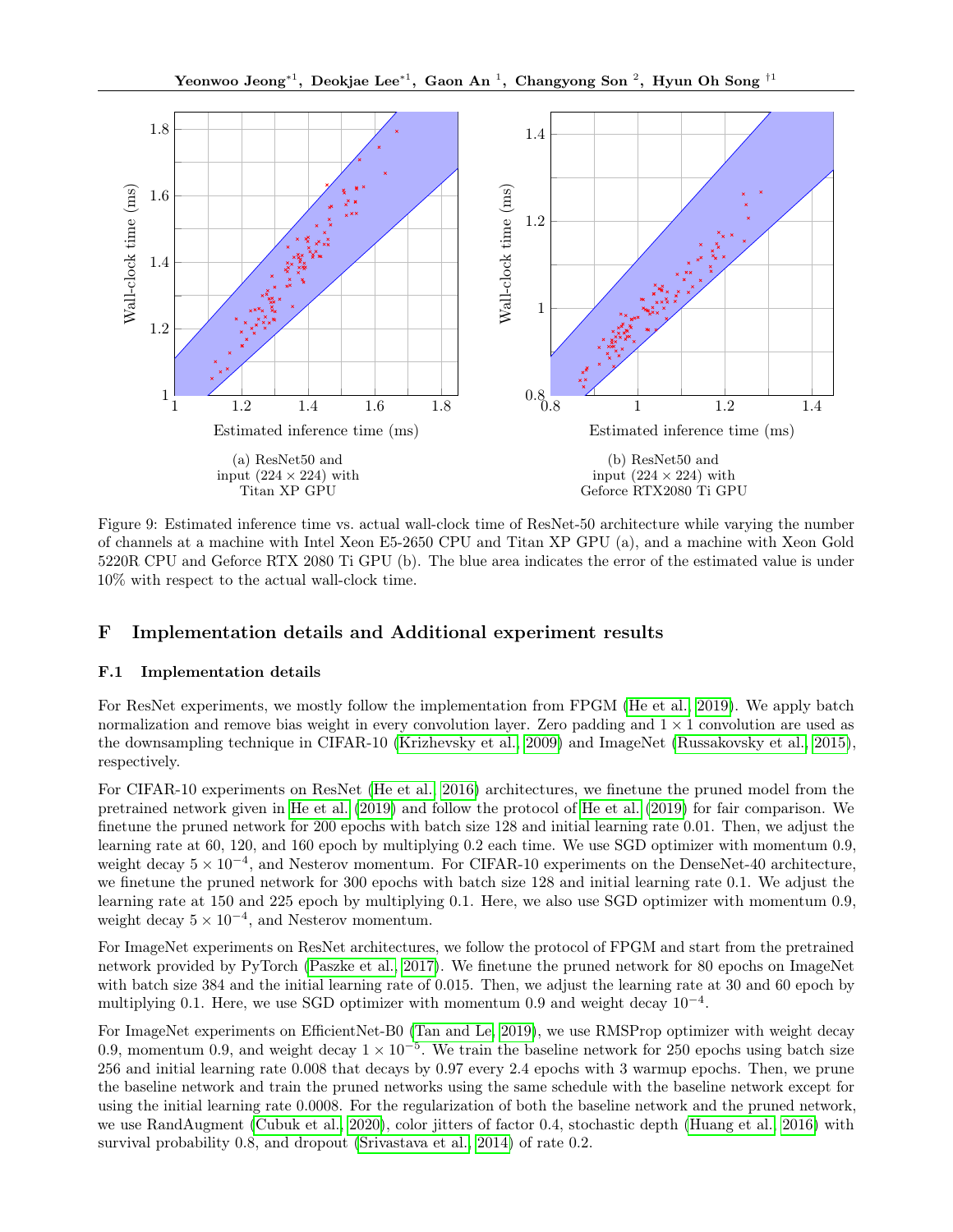| Method                   | IC             |             |                |         | Baseline acc Pruned acc Acc drop Pruning ratio(%) $\uparrow$ |
|--------------------------|----------------|-------------|----------------|---------|--------------------------------------------------------------|
| Network: Resnet-20       |                |             |                |         |                                                              |
| $FPGM$ (He et al., 2019) | F              | 92.21(0.18) | 91.26(0.24)    | 0.95    | 54.0                                                         |
| ours-c                   | F              | 92.21(0.18) | 91.26(0.18)    | 0.95    | 54.1                                                         |
| ours-cs                  | F              | 92.21(0.18) | 92.02(0.10)    | 0.19    | 54.0                                                         |
| $SFP$ (He et al., 2018a) | F              | 92.20(0.18) | 90.83(0.31)    | 1.37    | 42.2                                                         |
| $FPGM$ (He et al., 2019) | F              | 92.21(0.18) | 91.72(0.20)    | 0.49    | 42.2                                                         |
| ours-c                   | F              | 92.21(0.18) | 92.27(0.17).   | $-0.06$ | 42.3                                                         |
| ours-cs                  | F              | 92.21(0.18) | 92.35(0.10)    | $-0.14$ | 42.2                                                         |
| Network: Resnet-32       |                |             |                |         |                                                              |
| $FPGM$ (He et al., 2019) | F              | 92.88(0.86) | 91.96(0.76)    | 0.92    | 53.2                                                         |
| ours-c                   | F              | 92.88(0.86) | 92.22(1.02)    | 0.66    | 53.2                                                         |
| ours-cs                  | F              | 92.88(0.86) | 92.78 (0.97)   | 0.10    | 53.2                                                         |
| $SFP$ (He et al., 2018a) | F              | 92.63(0.70) | 92.08(0.08)    | 0.55    | 41.5                                                         |
| $FPGM$ (He et al., 2019) | F              | 92.88(0.86) | 92.51 (0.90)   | 0.37    | 41.5                                                         |
| ours-c                   | F              | 92.88(0.86) | 92.42 (0.77)   | 0.46    | 42.7                                                         |
| ours-cs                  | F              | 92.88(0.86) | 92.83(0.83)    | 0.05    | 42.7                                                         |
| Network: Resnet-56       |                |             |                |         |                                                              |
| $SFP$ (He et al., 2018a) | F              | 93.59(0.58) | 92.26(0.31)    | 1.33    | 52.6                                                         |
| $FPGM$ (He et al., 2019) | F              | 93.59(0.58) | 93.49(0.13)    | 0.10    | 52.6                                                         |
| SCP (Kang and Han, 2020) | $\mathrm{T}^*$ | 93.69       | 93.23          | 0.46    | 51.5                                                         |
| ours-c                   | F              | 93.59(0.58) | 93.37(0.96)    | 0.22    | 52.7                                                         |
| ours-cs                  | F              | 93.59(0.58) | 93.69 $(0.69)$ | $-0.10$ | 52.6                                                         |

<span id="page-23-0"></span>Table 9: Pruned accuracy and accuracy drop from the baseline network at given pruning ratios on various ResNet architectures (ResNet-20,32,56) at CIFAR-10.

For ImageNet experiments on VGG-16 [\(Simonyan and Zisserman, 2015\)](#page-9-14), we follow the protocol of [Molchanov](#page-9-7) [et al.](#page-9-7) [\(2017\)](#page-9-7) for network training. We start from the pretrained network from Pytorch. We finetune the pruned network using SGD optimizer with a constant learning rate  $10^{-4}$  and batch size 32 for 5 epochs.

# F.2 CIFAR-10 network size constraint

We conduct the experiments of another resource constraint, network size on ResNet architectures. In the experiment tables Table [9,](#page-23-0) network size of the pruned network is computed according to the resource specifications in Equations [\(3\)](#page-10-0) and [\(4\)](#page-10-1). 'Pruning ratio' in the tables denotes the ratio of pruned weights among the total weights in baseline networks. Also, we ignore the extra memory overhead for storing the shape column activations due to its negligible size compared to the total network size.

# F.3 MobileNetV2

We additionally apply our pruning method on MobileNetV2 [\(Sandler et al., 2018\)](#page-9-5). We start from the pretrained network with accuracy 71.88 provided by Pytorch. Then, we finetune the pruned network for 150 epochs using SGD optimizer with weight decay 0.00004, momentum 0.9, and batch size 256. For the training schedule, we apply a learning rate warm-up for the initial five epochs, which steps up from 0 to 0.05. Then, we use the cosine learning rate decay for the remaining epochs.

We show our experiment results with three recent pruning baselines NetAdapt [\(Yang et al., 2018\)](#page-9-13), AMC [\(He et al.,](#page-8-20) [2018b\)](#page-8-20), and MetaPruning [\(Liu et al., 2019\)](#page-8-24) in Table [10.](#page-24-0) '(tuned)' indicates that the normalizing factor,  $\gamma_l$ , is tuned with grid search. A fixed value is used otherwise. Our method shows performance competitive to the other baselines, NetAdapt, AMC and MetaPruning. However, we note that our method is much more efficient than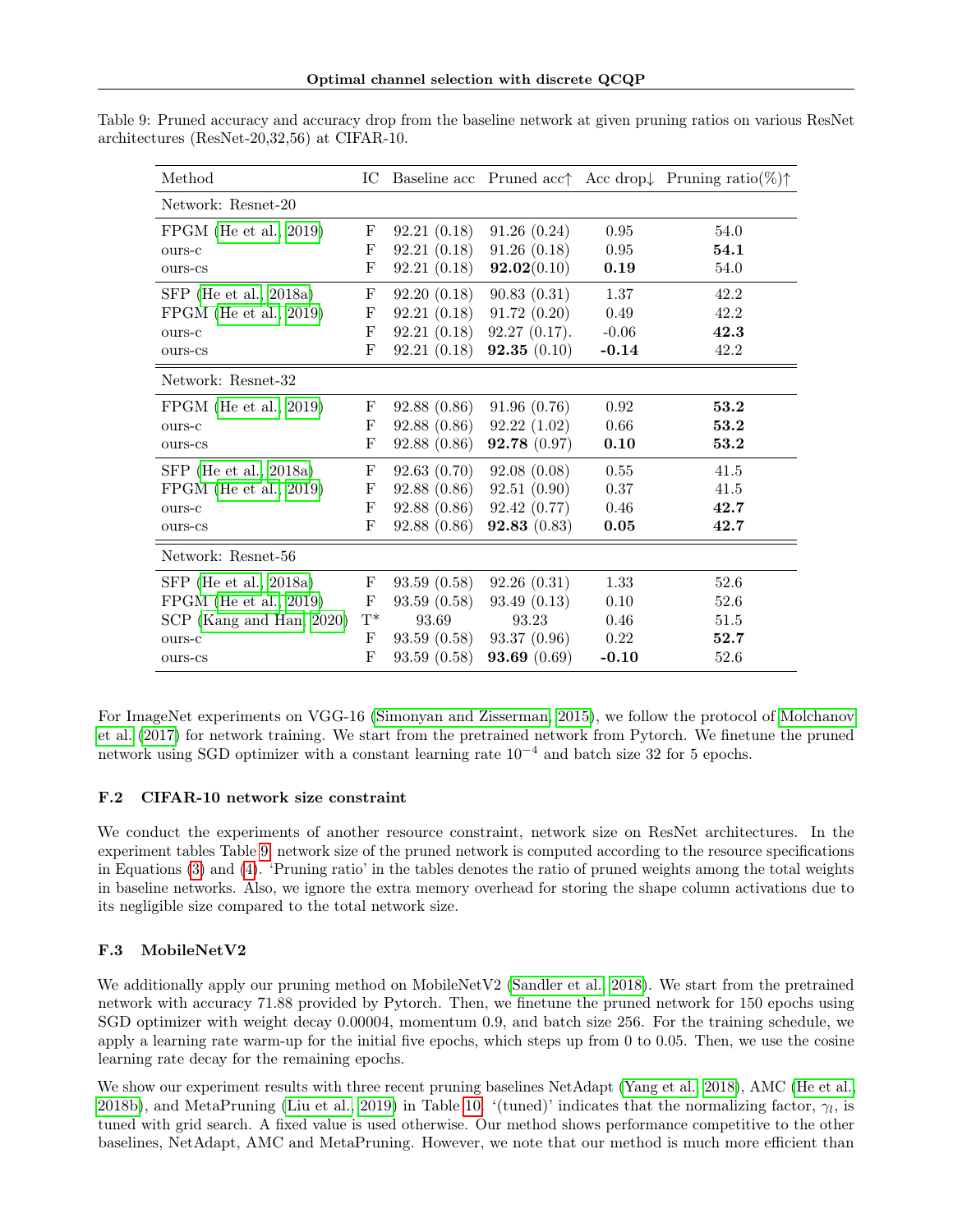| Method                         | Top1 Pruned Acc <sup><math>\uparrow</math></sup> Top1 Acc drop $\downarrow$ FLOPs(%) |     |    |
|--------------------------------|--------------------------------------------------------------------------------------|-----|----|
| NetAdapt (Yang et al., 2018)   | 70.9                                                                                 | 0.9 | 70 |
| AMC (He et al., 2018b)         | 70.8                                                                                 | 1.0 | 70 |
| MetaPruning (Liu et al., 2019) | 71.2                                                                                 | 0.6 | 69 |
| ours-c                         | 70.8                                                                                 | 1.0 | 67 |
| ours-cs                        | 70.2                                                                                 | 1.6 | 67 |
| ours-c (tuned)                 | 71.0                                                                                 | 0.8 | 67 |
| ours-cs (tuned)                | 70.9                                                                                 | 0.9 | 67 |

<span id="page-24-0"></span>Table 10: Top1 pruned accuracy and accuracy drop from the baseline network at given FLOPs on MobileNetV2 architecture at ImageNet

NetAdapt, AMC, and MetaPruning since NetAdapt requires repetitive finetuning steps for the proposed networks, AMC requires repetitive trial and error steps to train DDPG [\(Lillicrap et al., 2016\)](#page-8-25) agent, and MetaPruning trains PruningNet of which network size is at least 30 times bigger than that of original model.

# F.4 FCN-32s for segmentation

We apply our pruning method on FCN-32s [\(Long et al., 2015\)](#page-8-26) for segmentation on PASCAL Visual Object Classes Challenge 2011 dataset. Then, we evaluate the segmentation performance with a widely-used measure, mean Intersection over Union (mIoU).

We use SGD optimizer with weight decay 0.0005, momentum 0.99, and batch size 1. For the original network to be pruned, we train FCN-32s for 25 epochs with a constant learning rate  $8 \times 10^{-11}$ . Then, we prune the original network of which mIoU 63.57 (%) and finetune the pruned network for 25 epochs with a constant learning rate  $8 \times 10^{-11}$ .

We show our experiment results in Figure [10.](#page-24-1) The pruned network reduces the FLOPs by 27% with 0.15 (%) mIoU drop for 'ours-c' and 0.09 (%) mIoU drop for 'ours-cs'.

# G Spatial pattern appearing in pruned network

'ours-cs' discovers diverse spatial patterns in convolution weights, as illustrated in Figure [11.](#page-25-0)

# H Ablation study

#### H.1 Experiments on various FLOPs constraint

In Figure [12,](#page-25-1) we prune and finetune the ResNet architectures under various FLOPs constraints with 'ours-c', 'ours-cs', and FPGM. 'ours-cs' outperforms 'ours-c' and FPGM under almost all FLOPs constraints.

# H.2 Experiments on various network size constraint

In Figure [13,](#page-25-2) we prune and finetune the ResNet architectures under various network size constraints with 'ours-c', 'ours-cs', and FPGM. 'ours-cs' outperforms 'ours-c' and FPGM on almost all network size constraints.

# H.3 Ablation study on the possible pairs of resource usage (FLOPs and pruning ratio)

In the real-world, the resource constraint for network pruning may vary significantly in terms of how much each resource is available. In some cases, we may allow high FLOPs but strictly limit the network size, while in other cases, low FLOPs are much more important. However, when we prune the channels greedily, possible pairs of

<span id="page-24-1"></span>

Figure 10: The plot of mIoU (%) versus FLOPs  $(\%)$  on FCN-32s.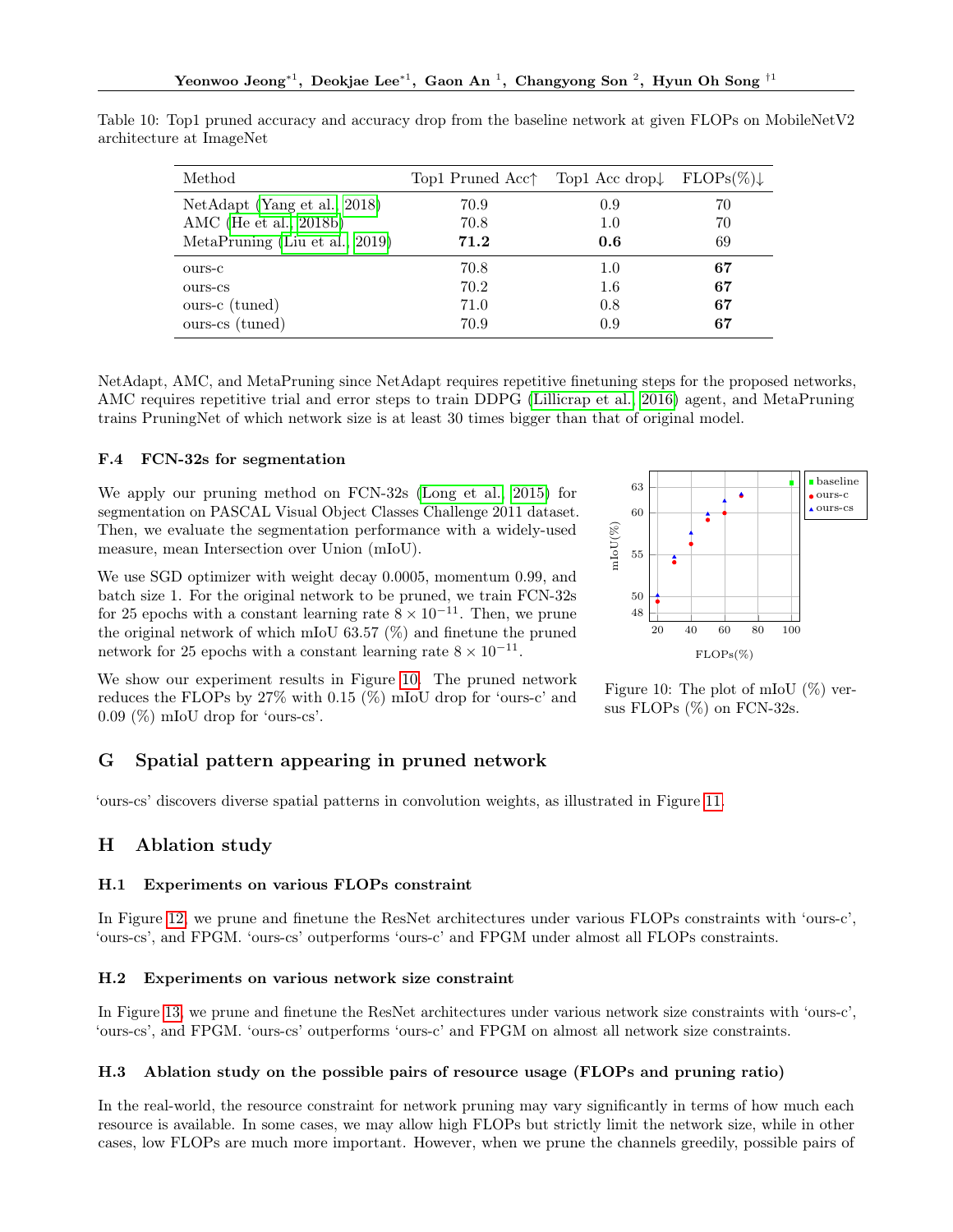<span id="page-25-0"></span>

Figure 11: Visualization of shape column activations in the first convolution layer with  $q^{(1)} \in \{0,1\}^{16 \times 3 \times 3}$  (left) and shape column activations in the eighth convolution layer with  $q^{(8)} \in \{0,1\}^{32\times3\times3}$  (right) in ResNet-20 after pruned by 'ours (c+s)'. Black area indicates that the shape column activation is set.

<span id="page-25-1"></span>

Figure 12: The plots of classification error  $(\%)$  versus FLOPs  $(\%)$  on various ResNet architectures.

<span id="page-25-2"></span>

Figure 13: The plots of classification error (%) versus pruning ratio (%) on various ResNet architectures.

resource usages are limited and nonadjustable. In contrast, our method can target any resource budget pairs. Figure [14](#page-26-0) shows the possible pairs (FLOPS and pruning ratio) from three different pruning methods: 'uniform', which greedily prunes channels layer-wise, 'molchanov', which greedily prunes the channels from all layers, and